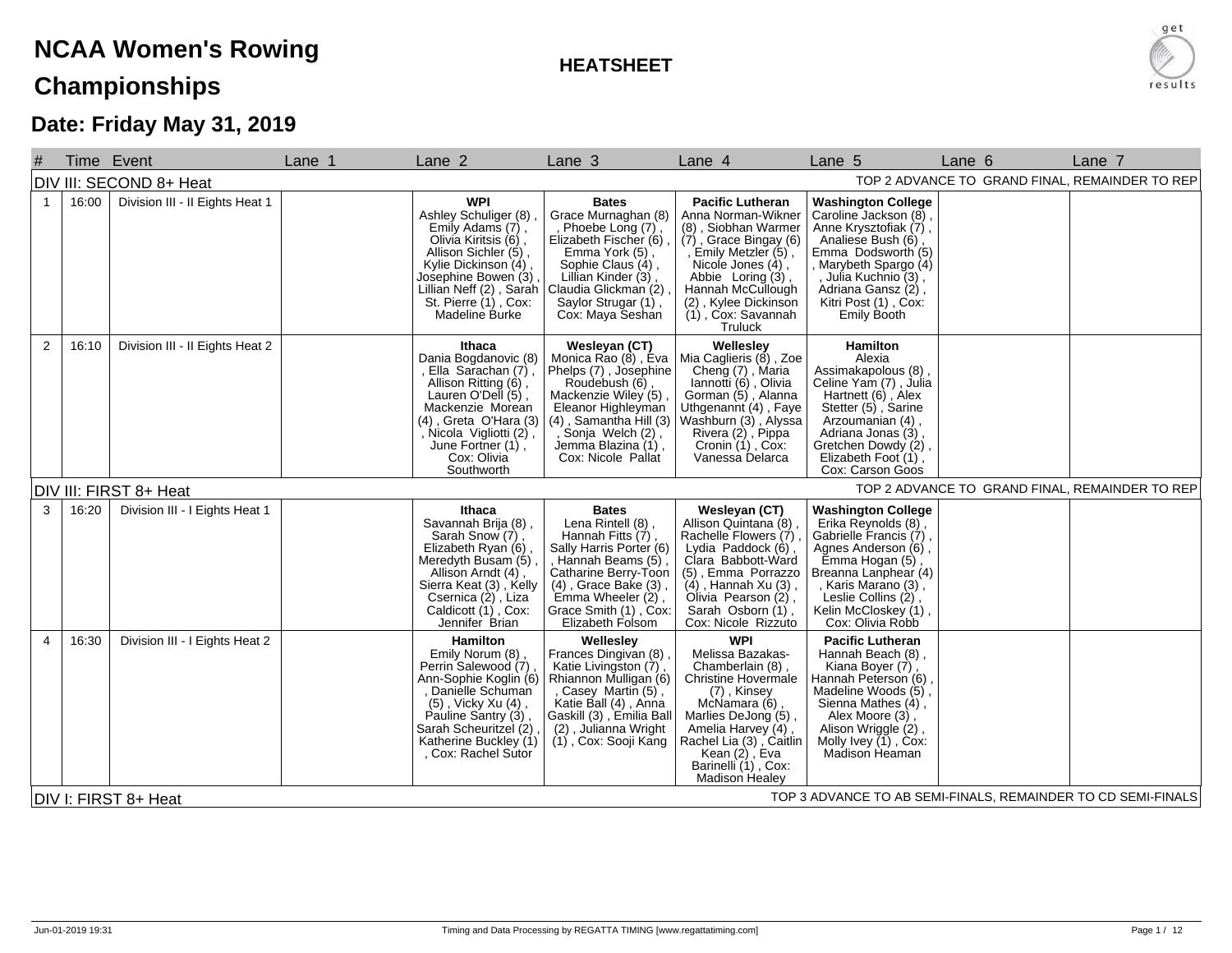| #              | Time  | Event                         | Lane 1                                                                                                                                                                                                                                      | Lane <sub>2</sub>                                                                                                                                                                                                                                  | Lane <sub>3</sub>                                                                                                                                                                                                                        | Lane 4                                                                                                                                                                                                                                  | Lane 5                                                                                                                                                                                                                                | Lane 6                                                                                                                                                                                                                  | Lane 7 |
|----------------|-------|-------------------------------|---------------------------------------------------------------------------------------------------------------------------------------------------------------------------------------------------------------------------------------------|----------------------------------------------------------------------------------------------------------------------------------------------------------------------------------------------------------------------------------------------------|------------------------------------------------------------------------------------------------------------------------------------------------------------------------------------------------------------------------------------------|-----------------------------------------------------------------------------------------------------------------------------------------------------------------------------------------------------------------------------------------|---------------------------------------------------------------------------------------------------------------------------------------------------------------------------------------------------------------------------------------|-------------------------------------------------------------------------------------------------------------------------------------------------------------------------------------------------------------------------|--------|
| 5              | 16:40 | Division I - I Eights Heat 1  | Indiana<br>Madison Wright (8),<br>Emily Schutzman (7)<br>Allison Spencer (6)<br>Laura Feinson (5),<br>Abigail Bogovich (4)<br>Antonia Frappell (3)<br>Elizabeth Saunders<br>(2), Jordan Miller (1)<br>Cox: Morgan McKay                     | Yale<br>Daisy Mazzio-Mason<br>(8), Margaret<br>Hedeman (7), Anna<br>Matthes (6), Arwen<br>Neski (5), Jenna Van<br>de Grift (4), Eloise<br>Von der Schulenburg<br>$(3)$ , Claire Dirks $(2)$ ,<br>Victoire Lienau (1),<br>Cox: Aparajita<br>Chahaun | California<br>Charlotte<br>Wesselmann (8),<br>Kailani Marchak (7)<br>Juliane Faralisch (6)<br>Dana Moffat (5),<br>Sydney Payne (4)<br>Samantha Lamos (3),<br>Lindsay Noah (2),<br>Alex Floyd (1), Cox:<br><b>Riley Brown</b>             | <b>Ohio State</b><br>Leonie Heuer (8), Ida<br>Petersen (7)<br>Alexandra Nothdurft<br>(6), Ida Kruse (5),<br>jessy vermeer $(4)$ ,<br>Alessandra<br>Montesano (3), Sierra<br>Tiede (2), Grace<br>Libben (1), Cox:<br>Anjali Fernandes    | <b>Duke</b><br>Isabel Ruby-Hill (8),<br>reed kenny (7),<br>Sydney Johnson (6)<br>Olivia Mendonca (5)<br>Shannon Tierney (4),<br>Kiernan Spencer (3),<br>Sophie Simister (2),<br>Taji Phillips (1), Cox:<br>Tara Fagan                 |                                                                                                                                                                                                                         |        |
| 6              | 16:50 | Division I - I Eights Heat 2  | <b>UCF</b><br>Lara Maule (8), Julie<br>Poulsen (7), Grace<br>Lindberg (6), Mia<br>Cleary (5), Leslie<br>Lajoie (4), Marija<br>Medelinskaite (3),<br>Edvina Nesukaityte<br>(2), Lucinda Derrick<br>$(1)$ , Cox: Nicole<br>Mayer              | lowa<br>Eve Stewart (8), Katie<br>Pearson (7)<br>Contessa Harold (6)<br>Hunter Koenigsfeld (5)<br>Hannah Greenlee (4)<br>Paige Schlapkohl (3)<br>Elena Waiglein (2),<br>Naomi Visser (1),<br>Cox: Logan Jones                                      | <b>Princeton</b><br>Hadley Irwin (8),<br>Emily Kallfelz (7),<br>Hannah Scott (6),<br>Sadie McGirr (5),<br>Claire Collins (4),<br>Florence Donald (3),<br>Eliot Sawyer (2)<br>Emerson Solms (1),<br>Cox: Emily Erdos                      | <b>Brown</b><br>Adelaide Dahl (8),<br>Keenae Tiersma (7)<br>, Amy Tarczynski (6)<br>Sophie Paine (5),<br>Louise Sommer (4)<br>Claire Benning (3)<br>Bridget O'Callahan (2)<br>Alaena Roberds (1)<br>Cox: Anna Odell                     | Navy<br>Megan Hanson (8),<br>Caroline Kelly (7),<br>Ashlyn Dawson (6)<br>Alexandria Vallencey-<br>Martinson (5), Grace<br>Lawrence $(4)$ , Emily<br>Krulik (3), Rayelynn<br>Brackett (2), Brooke<br>Campbell (1), Cox:<br>Polly Finch |                                                                                                                                                                                                                         |        |
| $\overline{7}$ | 17:00 | Division I - I Eights Heat 3  | <b>Rhode Island</b><br>Erika Pena (8), Emily<br>Winslow (7)<br>Madeline Van<br>Ummersen (6),<br>Alexandra Reilly (5)<br>Katherine Shattuck (4)<br>Jennae Alexander<br>(3), Sage lacovazzi<br>(2), Katherine Usher<br>(1), Cox: Karen Petrik | <b>Rutgers</b><br>Sarah Johanek (8),<br>Femke Paulis (7),<br>Ella Toa (6), Kathleen<br>Butler (5), Elizabeth<br>Kogan (4), Laura<br>Hegemann (3)<br>Meaghan Schneid (2)<br>, Natalie Summerfelt<br>$(1)$ , Cox: Rucha<br>Janodia                   | <b>Stanford</b><br>Stephanie Grauer (8)<br>Maria Kent (7),<br>Kaitlyn Kynast (6)<br>Elizabeth Sharis (5),<br>Kelsey McGinley (4)<br>Emily Delleman (3),<br>Meg Saunders (2),<br>Chase Shepley (1),<br>Cox: Caroline Rickson              | Michigan<br>Jessica Schoonbee<br>(8), Caroline<br>Hendershot (7)<br>Madison Byrd (6),<br>Victoria Glunt (5),<br>Grace Collins (4),<br>Tayla May Bentley (3)<br>, Katie Grotto (2),<br>Annika Hoffmann (1)<br>Cox: Charlotte Powers      | Harvard<br>Rafaela Stalph (8),<br>, (7) Georgia Wheeler<br>Hope Cessford (6),<br>Eliza Kallfelz (5),<br>Teresa Rokos (4)<br>Isabelle Bastian (3),<br>Stephanie Eble (2),<br>Erica Holmes (1),<br>Cox: Katherine<br>Paglione           | <b>Marist</b><br>Bernadette Winby (8)<br>Elisabeth Kamm (7),<br>Clodagh Deasy (6),<br>Sydney Ford (5),<br>Selena Mildon (4),<br>Kerriann Ernenwein<br>(3), Marie Ryden (2)<br>Eliza Hartford (1),<br>Cox: Caitlin Green |        |
| 8              | 17:10 | Division I - I Eights Heat 4  | Gonzaga<br>Zoe Calambokidis (8)<br>Lauren English (7)<br>Lindey English (6),<br>Lauren McCallum (5)<br>, Anise Potjes (4),<br>Olivia Lada (3),<br>Casey Harder (2),<br>Charlotte Lepp (1),<br>Cox: Alexa Jadallah                           | Virginia<br>Reilly White (8), Heidi<br>Long (7), Anna Fairs<br>$(6)$ , Emily Ashton $(5)$ ,<br>Jamey Bulloch (4)<br>Sophie Kershner (3)<br>Lizzie Trull (2), Carrie<br>Warner (1), Cox:<br><b>Isabel Weiss</b>                                     | Washington<br>Tabea Schendekehl<br>(8), Calina Schanze<br>$(7)$ , Sofia<br>Asoumanaki (6),<br>Marlee Blue (5), Teal<br>Cohen (4), Valentina<br>Iseppi (3), Jennifer<br>Wren (2), Carmela<br>Pappalardo (1), Cox:<br><b>Marley Avritt</b> | <b>Texas</b><br>Ljiljana Josic (8),<br>Milica Slijepcevic (7)<br>Fanny Bon (6),<br>Aspasia<br>Christodoulidis (5)<br>Alexandra Watson (4)<br>Francesca Raggi (3)<br>, Maria Valencia (2),<br>Kaitlin Knifton (1),<br>Cox: Ashley Jacobs | Wisconsin<br>Alicia Evans (8), Eliza<br>Clifford (7), Lauren<br>O'Connor (6), Sarah<br>Gibbons (5), Isa<br>Darvin (4), Katherine<br>Grose (3), Allie<br>Lohrenz $(2)$ , Renee<br>Olley (1), Cox: Saylor<br>Martin                     | Northeastern<br>Monica McEwan (8)<br>Charlotte Kershaw (7)<br>, Margaret Allen (6),<br>Helaina Howe (5),<br>Ashley Knehans (4)<br>Anna Kracklauer (3)<br>Abigail Keane (2),<br>Clara Karastury (1),<br>Cox: Sara Corey  |        |
|                |       | DIV I: SECOND 8+ Heat         |                                                                                                                                                                                                                                             |                                                                                                                                                                                                                                                    |                                                                                                                                                                                                                                          |                                                                                                                                                                                                                                         |                                                                                                                                                                                                                                       | TOP 3 ADVANCE TO AB SEMI-FINALS, REMAINDER TO CD SEMI-FINALS                                                                                                                                                            |        |
| 9              | 17:20 | Division I - II Eights Heat 1 | Navy<br>Elizabeth Downing (8) Andrea Bernhardt (8)<br>Clare McCarthy $(7)$ ,<br>Jessica Martin (6),<br>Skyler Schork (5),<br>Annie Pentaleri (4),<br>Julia Bailey (3), Riley<br>Schliem (2),<br>Giovanna DeVito (1)<br>Cox: Elizabeth Drake | <b>Brown</b><br>Tessa Mackey (7),<br>Amira Parker (6)<br>Catherine Porter (5)<br>Serena Irwin (4),<br>Sofia Mason (3),<br>Beate Kaz (2), Eloise<br>Baker (1), Cox: Stacy<br>Neul                                                                   | Washington<br>Klara Grube $(8)$ , Lark<br>Skov (7), Elise Beuke<br>(6), Holly Dunford (5)<br>, Molly Gallaher (4),<br>Mackenna Cameron<br>(3), Skylar Jacobson<br>$(2)$ , Adele Likin $(1)$ ,<br>Cox: Amanda Durkin                      | <b>Princeton</b><br>Lauren Barnard (8),<br>Lara Valt (7), Hannah<br>Paynter (6), Willemijn<br>Teń Cate (5) , Katryńa<br>Niva (4), Paige<br>Cleary $(3)$ , Camille<br>Vandermeer (2),<br>Molly Milligan (1),<br>Cox: Ariane Fong         | <b>UCF</b><br>Alyssa Derksen (8),<br>Lauryn Bench (7),<br>Maria Yim (6), Rusne<br>Dziugyte (5),<br>Shannon Perry (4),<br>Michaela Gundrum<br>$(3)$ , Rachel<br>Rabinowitz (2), Abbie<br>Pritchard (1), Cox:<br>Elena Esteban          |                                                                                                                                                                                                                         |        |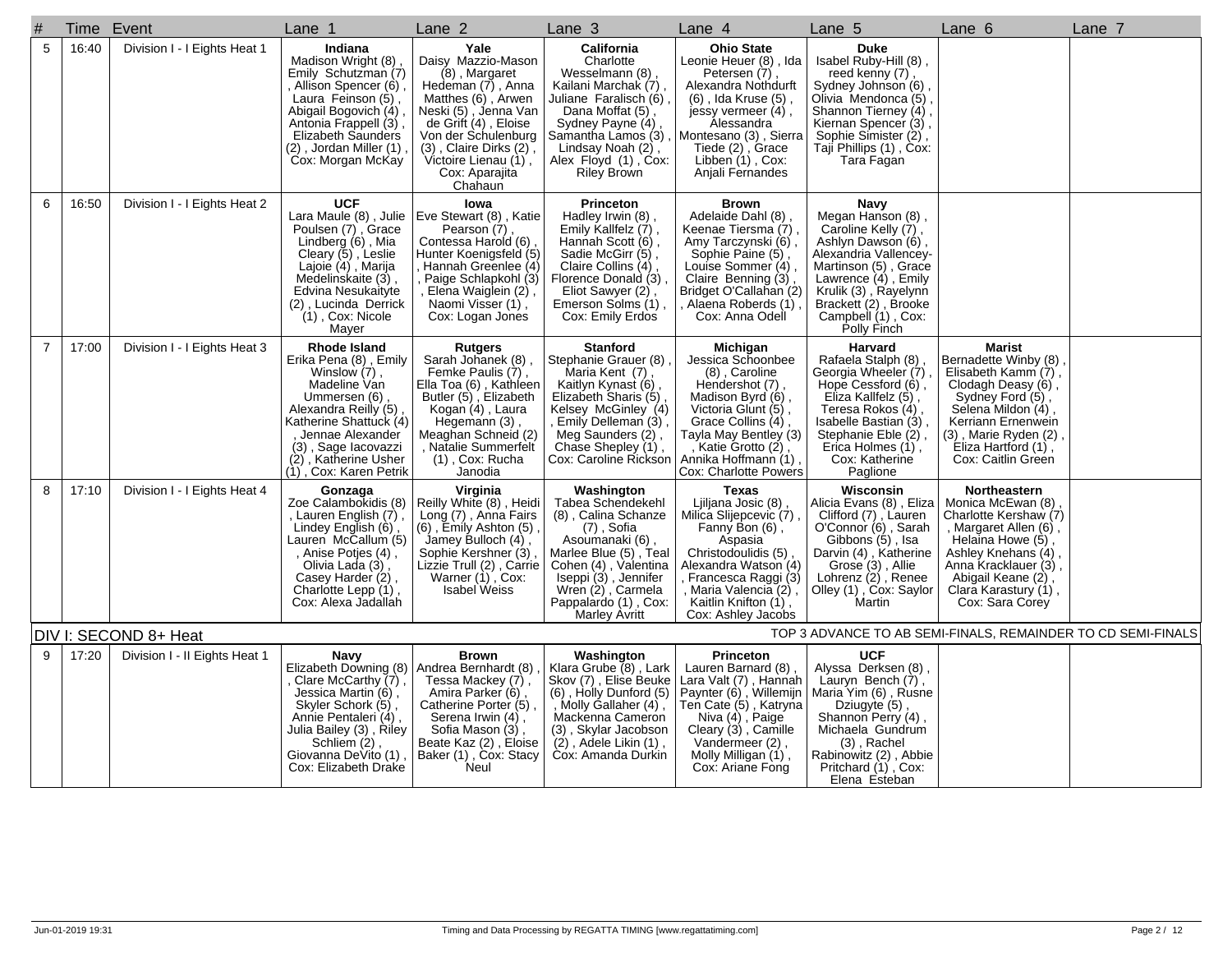| #               | Time Event                                                        |                               | Lane 1                                                                                                                                                                                                                                     | Lane 2                                                                                                                                                                                                                             | Lane <sub>3</sub>                                                                                                                                                                                                          | Lane 4                                                                                                                                                                                                                                      | Lane 5                                                                                                                                                                                                                            | Lane 6                                                                                                                                                                                                                     | Lane 7 |  |  |
|-----------------|-------------------------------------------------------------------|-------------------------------|--------------------------------------------------------------------------------------------------------------------------------------------------------------------------------------------------------------------------------------------|------------------------------------------------------------------------------------------------------------------------------------------------------------------------------------------------------------------------------------|----------------------------------------------------------------------------------------------------------------------------------------------------------------------------------------------------------------------------|---------------------------------------------------------------------------------------------------------------------------------------------------------------------------------------------------------------------------------------------|-----------------------------------------------------------------------------------------------------------------------------------------------------------------------------------------------------------------------------------|----------------------------------------------------------------------------------------------------------------------------------------------------------------------------------------------------------------------------|--------|--|--|
| 10              | 17:30                                                             | Division I - II Eights Heat 2 | Northeastern<br>Adrienne Orriols (8)<br>Richie Costa (7),<br>Anna Kaplan (6),<br>Emma Samek (5),<br>Elaina Loveless (4),<br>Gabrielle Campano<br>(3), Madison Kernan<br>(2), Hannah Siemens<br>(1), Cox: Kiera Bohen                       | Yale<br>Katie King-Smith (8)<br>Lucy Edmunds (7),<br>Margaret Saunders<br>(6), Phoebe<br>Campbell (5), Claire<br>Grundig (4), Olivia<br>Unsworth (3), Alexia<br>Rojas (2), Katherine<br>Gleason (1), Cox:<br>Audrey Malzahn        | Michigan<br>Grace Gagliardi (8)<br>Megan Guttknecht (7)<br>, Emma Luniewicz (6)<br>, Jeri Rhodes (5)<br>Katherine Burns (4),<br>Megan Hinkle (3),<br>Rachel Fanning (2),<br>Shayla Lamb (1),<br>Cox: Erika Yasuda          | <b>Ohio State</b><br>Magdalena Bravo<br>Alvez (8), Sierra<br>Cydrus (7), Megan<br>Cymanski (6), Rachel<br>Dewitte (5), Michaela<br>Nordhaus (4)<br>Madeline Perrett (3)<br>Michayla Binkley (2),<br>Claire Cannon (1),<br>Cox: Sophie Blair | <b>Rutgers</b><br>Mackenzie George (8)<br>Merve Pekdemir (7),<br>Olivia Maxton (6),<br>Sophia Catuogno (5)<br>Bryanna Eichler (4),<br>Olivia Betz (3),<br>Alexis Achenbach (2)<br>, Angelina Fomina (1)<br>Cox: Talya<br>Ackerman |                                                                                                                                                                                                                            |        |  |  |
| 11              | 17:40                                                             | Division I - II Eights Heat 3 | lowa<br>Rachel Canon (8),<br>Lucienne Daman (7)<br>Lauren Collier (6),<br>Riley Seufert (5),<br>Molly Rygh (4)<br>Rachel Kram (3),<br>Kayla Jensen (2),<br>Claire Rutherford (1),<br>Cox: Faith Wieland                                    | <b>Duke</b><br>Lelia Boley (8), Stella<br>Haley (7), Meera<br>Chakrabarti (6), Ella<br>Harris (5), Elizabeth<br>Butero (4), Rhea<br>Bergman (3), Anna<br>Jenkins (2), Gabriella<br>Salvati (1), Cox:<br>Leeloo Gilet               | <b>Stanford</b><br>Rena White (8), Anja<br>Zehfuss (7), Kate<br>Littlejohn (6), Grace<br>McGinley (5), Azja<br>Czajkowski (4),<br>Sophia Dixon (3)<br>Margaret Seaton (2)<br>Esther Briz Zamorano<br>(1), Cox: Tassica Lim | Texas<br>Katelyn Bouthillette<br>(8), Margaret Dail (7)<br>`Payten Kooyers (6),<br>Merilynn Finley (5),<br>Alexa McAuliffe (4)<br>Marlowe Eldridge (3)<br>Susanna Temming (2)<br>, Alice Bowyer (1),<br>Cox: Lindsey Devore                 | Wisconsin<br>Elisabet Pietz (8)<br>Makayla Stow (7),<br>Grace Joyce (6),<br>Kaylee Steeno (5),<br>Adrienne Kisting (4)<br>Taylor Caudle (3)<br>Charlotte Melcher (2)<br>Rebekah Armstrong<br>$(1)$ , Cox: Emma<br>Smith           | Marist<br>Shawna Gilson (8),<br>Lydia Giguere (7),<br>Katelyn Beebe (6),<br>Abigail Gragg (5),<br>McKenna Klineyoung<br>(4), Madison Gragg<br>(3), Kassandra<br>Nicholson (2),<br>Jasmine Miller (1)<br>Cox: Isabelle Koch |        |  |  |
| 12 <sup>2</sup> | 17:50                                                             | Division I - II Eights Heat 4 | <b>Rhode Island</b><br>Mekenzie Mattheson<br>(8), Madalyn Saporito<br>(7), Sarah Dudinski<br>$(\hat{6})$ , Kira McCully (5)<br>Erin Shober (4),<br>Katherine Gillies (3)<br>Anna Sampson (2),<br>Kelsey Williams (1),<br>Cox: Brenna Kelly | Indiana<br>Paige Spiller (8),<br>Elizabeth Meinzer (7)<br>Margaret Bornhorst<br>(6), Melanie Hampton<br>$(5)$ , Jayna Dolfi $(4)$<br>Madeleine Pierce (3),<br>Ruby Leverington (2),<br>Constance Brahm (1)<br>, Cox: Kendall Blake | California<br>Maddison Brown (8)<br>Zoe Feist (7)<br>Kendall Fearnley (6)<br>Jane Perrignon (5),<br>Sophie Kuehler (4),<br>Nadia Negm (3),<br>Bella Marshall (2),<br>Charlotte Orr $(1)$ ,<br>Cox: Elisa Forbes            | Virginia<br>Star Davidson (8),<br>Bella Strickler (7), Alli<br>Terblanche (6),<br>Georgia Gray (5),<br>Sophie Pennoyer (4)<br>Mackenzie King (3)<br>To Wiersma $(2)$ .<br>Tessa Otting (1),<br>Cox: Colette Glass                           | Harvard<br>Sarah Tisdall (8)<br>Sophia Young (7),<br>Desmond Goodwin (6)<br>, Caroline Sharis (5)<br>Amanda Caromicoli<br>$(4)$ , Rosie Poling $(3)$<br>Grace Eysenbach (2),<br>Kayla Baker (1), Cox:<br>Holly Conlon             | Gonzaga<br>Alexandra Moeller (8)<br>, Maren Johnson (7)<br>Megan Larson (6),<br>Emma Delucchi (5),<br>Ana Delucchi (4)<br>Alexandra Pinkley (3)<br>, Kayla Buchmeier (2)<br>Grace Cahalane (1)<br>Cox: Schuyler Peters     |        |  |  |
|                 | DIV I: 4+ Heat                                                    |                               |                                                                                                                                                                                                                                            |                                                                                                                                                                                                                                    |                                                                                                                                                                                                                            |                                                                                                                                                                                                                                             | TOP 3 ADVANCE TO AB SEMI-FINALS, REMAINDER TO CD SEMI-FINALS                                                                                                                                                                      |                                                                                                                                                                                                                            |        |  |  |
| 13              | 18:00                                                             | Division I - Fours Heat 1     | Harvard<br>Caroline Noble (4),<br>Meaghan Townsend<br>(3), Georgia Bradley<br>(2), Catherine Joyce<br>(1), Cox: Jennifer Li                                                                                                                | California<br>Chloe Betts (4),<br>Lucine Ahyi (3),<br>Sophie Balson (2)<br>Isabella Cassidy (1)<br>Cox: Lydia Hancock                                                                                                              | Washington<br>Dimitra Tsamopoulou<br>(4), Kieanna<br>Stephens (3), Holly<br>Drapp (2) , Emma<br>Vagen (1) , Cox: Dana<br><b>Brooks</b>                                                                                     | Brown<br>Amanda Pyne (4)<br>Zoe HASBROUCK (3)<br>, Limor Dubrovsky (2)<br>, Julia Lynn (1) , Cox:<br>Danielle Kahan                                                                                                                         | Iowa<br>Nina Lawrence (4),<br>Amalie Millerd (3),<br>Nathalia Wellenreiter<br>(2), Allison Blevins (1)<br>, Cox: Katherine<br><b>Becker</b>                                                                                       |                                                                                                                                                                                                                            |        |  |  |
| 14              | 18:10                                                             | Division I - Fours Heat 2     | Navy<br>Katherine Long (4),<br>Brianna Warren (3),<br>Stephanie Read (2),<br>Hanna Prince (1),<br>Cox: Dana Hirschhorn                                                                                                                     | Yale<br>Anna Scott (4), Sera<br>Bulbul (3), Riley<br>Eversole (2),<br>Margaux Paradís (1)<br>Cox: Alin Pasa                                                                                                                        | <b>Stanford</b><br>India Robinson (4),<br>Miranda Nykolyn (3)<br>Sophia Lynn (2),<br>Sarah Commesso (1)<br>, Cox: Nicole Pofcher                                                                                           | <b>Duke</b><br>Amelia Shunk (4),<br>Olivia Schenk Grafin<br>Von Stauffenberg (3)<br>Anne Klok (2), Tara<br>Christensen (1), Cox:<br>Rani Duff                                                                                               | <b>UCF</b><br>Chiara Ciullo (4)<br>Jessica Matteson (3)<br>, Paula Parks (2),<br>Amy Van Ryn (1),<br>Cox: Carlee<br>Hoschouer                                                                                                     |                                                                                                                                                                                                                            |        |  |  |
| 15              | 18:20                                                             | Division I - Fours Heat 3     | Rhode Island<br>Tinsley Copeland (4),<br>Morgan Cody (3),<br>Stephanie Erlacher (2)<br>Julia Fortin (1), Cox:<br><b>Tory Bauer</b>                                                                                                         | Virginia<br>Abbie Bird (4), Mary<br>Wright (3), Alex<br>Slabbert (2), Grace<br>Comerford (1), Cox:<br>Eva Gobourne                                                                                                                 | Texas<br>Lauren Mufarreh (4)<br>Kendall Chapman (3)<br>Sophie Pendrill (2),<br>  Claudia Destefani (1)<br>Cox: Catherine<br>Murphy                                                                                         | <b>Princeton</b><br>Hannah Schaenman<br>(4), Amanda Cooleen   Mackenzie Evans (3)<br>(3), Annika Maxson<br>$(2)$ , Alix Barry $(1)$ ,<br>Cox: Shuying Cheng                                                                                 | <b>Rutgers</b><br>Grace Lewis (4),<br>Tanisha Franke (2),<br>Emily Meade (1),<br>Cox: Rachel Usen                                                                                                                                 | <b>Marist</b><br>Sara Barker (4)<br>Elizabeth Colby (3),<br>Morgan Zuch (2),<br>Kaela Brunetti (1),<br>Cox: Kathryn Moody                                                                                                  |        |  |  |
| 16              | 18:30                                                             | Division I - Fours Heat 4     | Northeastern<br>Peri Mishkin (4)<br>Sydney Hudson (3),<br>Allison Stevens (2),<br>Savanah Hapsic (1),<br>Cox: Samantha<br>Shulman                                                                                                          | Indiana<br>Rosemary Munro (4)<br>Drew Harris (3),<br>Nicole Conway (2),<br>Sydney Shuert (1),<br>Cox: Victoria Decker                                                                                                              | <b>Ohio State</b><br>Kendell Massier (4)<br>Julia Miklasevich (3)<br>Ally Hatton (2),<br>Maddie Frendberg (1)<br>, Cox: Divya Batchu                                                                                       | Michigan<br>Lilia Duncan (4),<br>Perry Bower $(3)$ ,<br>Madeleine Schneider<br>(2), Emily Krebs (1)<br>Cox: Sujin Kim                                                                                                                       | Wisconsin<br>Elizabeth Clarke (4)<br>Niamh Martin (3),<br>Rebecca Kite (2)<br>Carissa Whitthuhn (1)<br>, Cox: Maggie<br>Mandarano                                                                                                 | Gonzaga<br>Samantha Toll (4),<br>Silvia Roy (3),<br>Jacqueline Allen (2),<br>Gianna D'Aloia (1),<br>Cox: Samone Sims                                                                                                       |        |  |  |
|                 | TOP 1 ADVANCE TO GRAND FINAL, REMAINDER TO REP<br>DIV II: 8+ Heat |                               |                                                                                                                                                                                                                                            |                                                                                                                                                                                                                                    |                                                                                                                                                                                                                            |                                                                                                                                                                                                                                             |                                                                                                                                                                                                                                   |                                                                                                                                                                                                                            |        |  |  |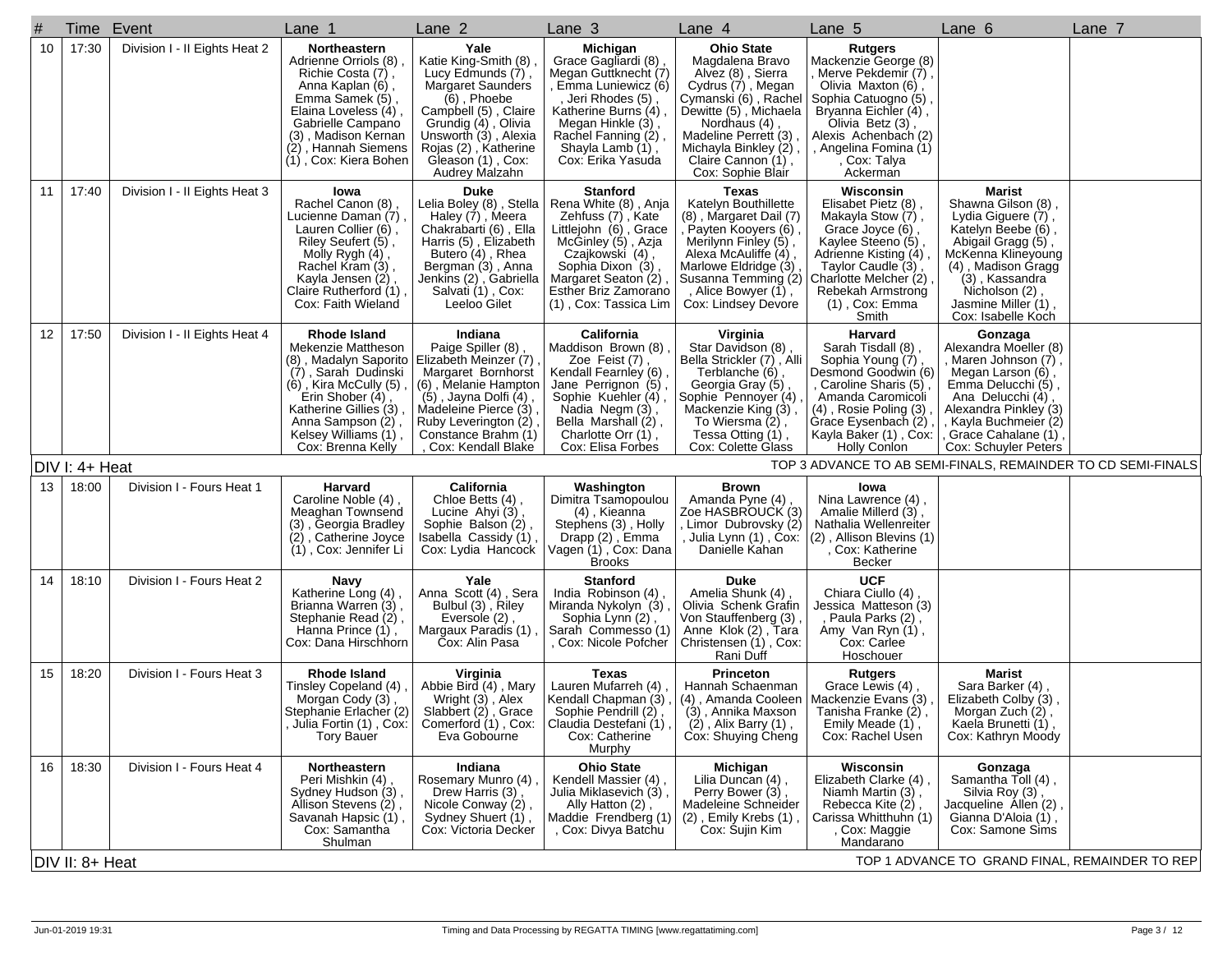| #  | Time            | Event                                 | Lane 1                                                                                                                                                                                                                       | Lane 2                                                                                                                                                                                                                                                 | Lane 3                                                                                                                                                                                                                                            | Lane 4                                                                                                                                                                                                                                              | Lane 5 | Lane 6                                                       | Lane 7 |
|----|-----------------|---------------------------------------|------------------------------------------------------------------------------------------------------------------------------------------------------------------------------------------------------------------------------|--------------------------------------------------------------------------------------------------------------------------------------------------------------------------------------------------------------------------------------------------------|---------------------------------------------------------------------------------------------------------------------------------------------------------------------------------------------------------------------------------------------------|-----------------------------------------------------------------------------------------------------------------------------------------------------------------------------------------------------------------------------------------------------|--------|--------------------------------------------------------------|--------|
| 17 | 18:40           | Division II - Eights Heat 1           |                                                                                                                                                                                                                              | <b>Jefferson</b><br>Michaela Strangia (8)<br>, Maximiliane Schacht<br>(7), Elizabeth<br>Zolnierzak (6)<br>Delaney Lynam (5)<br>Colton Salomon-<br>Lowden (4), Anna<br>Tartaglia (3) , Madison<br>Okerson (2), Madison<br>Carter (1), Cox: Mara<br>Holt | <b>Central Okla.</b><br>Cameron Blunk (8),<br>Laura Francis $(\dot{7})$ ,<br>Megan Dwarshuis (6)<br>Eileen Anderson (5)<br>Erica Mitchell (4),<br>Bailee Thomas (3).<br>Kiele Erickson (2),<br>Siobhan Quirke (1),<br>Cox: Madisyn Kitchell       | <b>Seattle Pacific</b><br>Chloe Remley (8),<br>Gillian Edgar (7),<br>Megan Chalfant (6)<br>Suzanne Stafford (5),<br>Julienne Renne (4),<br>Shelby Janes (3)<br>Amanda Larsen (2),<br>Kaitlin Dickinson (1),<br>Cox: Jacqueline Kemp                 |        |                                                              |        |
| 18 | 18:50           | Division II - Eights Heat 2           |                                                                                                                                                                                                                              | Western Wash.<br>Angie Dexter (8).<br>Maddie Bangasser (7)<br>Paige Jacobsen (6)<br>Karisa Stapp (5)<br>Jessica Smithlin (4),<br>Kelsey Fast (3), Molly<br>McDonald (2), Carly<br>Lant (1), Cox: Corina<br>Chon                                        | <b>Florida Tech</b><br>Natalia Arasa<br>Bonavila (8),<br>Federica Pala (7),<br>Svetlana Ristin (6),<br>Theresa Gadilhe (5)<br>Anna Kayser Gallego<br>$(4)$ , Irina Durovic $(3)$ ,<br>Liza Lutter (2),<br>Graysen Pensch (1)<br>Cox: Taylor Stoni | <b>UC San Diego</b><br>Tonya Khounani (8),<br>Brooke Campbell (7),<br>Audrey Ruttan (6),<br>Caitlin Tribelhorn (5),<br>Sarah Proctor (4),<br>Kyley Jones (3),<br>Morgan Dewing (2),<br>Alana Zaleski (1),<br>Cox: Juni Kim                          |        |                                                              |        |
|    | DIV II: 4+ Heat |                                       |                                                                                                                                                                                                                              |                                                                                                                                                                                                                                                        |                                                                                                                                                                                                                                                   |                                                                                                                                                                                                                                                     |        | TOP 1 ADVANCE TO GRAND FINAL, REMAINDER TO REP               |        |
| 19 | 19:00           | Division II - Fours Heat 1            |                                                                                                                                                                                                                              | Jefferson<br>Jennifer Palacios (4)<br>Jenna-Lynne<br>D'Agostino (3)<br>Angelika Tota (2)<br>Jillian Paternoster (1)<br>Cox: Anne<br>Demetroules                                                                                                        | Central Okla.<br>Shelby Wackerly (4)<br>Alexandra Nakvinda<br>$(3)$ , Lauren Wall $(2)$ ,<br>Savanna Hammonds<br>(1), Cox: Blair<br>Johnson                                                                                                       | Western Wash.<br>Hannah Bivans (4),<br>Rachael Schick (3)<br>Anneka Bostrom (2),<br>Michaela<br>Bonenberger (1),<br>Cox: Adele Houston                                                                                                              |        |                                                              |        |
| 20 | 19:10           | Division II - Fours Heat 2            |                                                                                                                                                                                                                              | <b>Seattle Pacific</b><br>Brooklyn Liberato (4)<br>Samantha Kimmel (3)<br>, Jennifer Hoag (2),<br>Talia Ferguson (1),<br>Cox: Roxy Ruther                                                                                                              | <b>Florida Tech</b><br>Shaula Rey (4), Julia<br>Seibold (3), Allyson<br>McCarron (2), Emily<br>Hall (1), Cox:<br>Nashaita Patrawalla                                                                                                              | <b>UC San Diego</b><br>Madeleine Wagner (4)<br>Isabela Martinez (3),<br>Sydney Colburn (2),<br>Evelyn Brady (1),<br>Cox: Marie Kawahara                                                                                                             |        |                                                              |        |
|    |                 | DIV III: SECOND 8+ Repechage          |                                                                                                                                                                                                                              |                                                                                                                                                                                                                                                        |                                                                                                                                                                                                                                                   |                                                                                                                                                                                                                                                     |        | TOP 2 ADVANCE TO GRAND FINAL, REMAINDER TO PETITE FINAL      |        |
| 21 | 19:20           | Division III - II Eights<br>Repechage | Ithaca<br>Dania Bogdanovic (8)<br>Ella Sarachan (7),<br>Allison Ritting (6),<br>Lauren O'Dell (5),<br>Mackenzie Morean<br>(4), Greta O'Hara (3)<br>, Nicola Vigliotti (2),<br>June Fortner (1),<br>Cox: Olivia<br>Southworth | <b>Washington College</b><br>Caroline Jackson (8)<br>Anne Krysztofiak (7),<br>Analiese Bush (6),<br>Emma Dodsworth (5)<br>, Marybeth Spargo (4)<br>, Julia Kuchnio (3),<br>Adriana Gansz (2),<br>Kitri Post (1), Cox:<br>Emily Booth                   | Wellesley<br>Mia Caglieris (8), Zoe<br>Cheng (7), Maria<br>lannotti (6), Olivia<br>Gorman (5), Alanna<br>Uthgenannt (4), Faye<br>Washburn (3), Alyssa<br>Rivera (2), Pippa<br>Cronin (1), Cox:<br>Vanessa Delarca                                 | <b>Pacific Lutheran</b><br>Anna Norman-Wikner<br>(8), Siobhan Warmer<br>$(7)$ , Grace Bingay (6)<br>, Emily Metzler (5),<br>Nicole Jones $(4)$ ,<br>Abbie Loring (3),<br>Hannah McCullough<br>(2), Kylee Dickinson<br>(1), Cox: Savannah<br>Truluck |        |                                                              |        |
|    |                 | DIV III: FIRST 8+ Repechage           |                                                                                                                                                                                                                              |                                                                                                                                                                                                                                                        |                                                                                                                                                                                                                                                   |                                                                                                                                                                                                                                                     |        | TOP 2 ADVANCE TO GRAND FINAL, REMAINDER TO PETITE FINAL      |        |
| 22 | 19:30           | Division III - I Eights<br>Repechage  | <b>Pacific Lutheran</b><br>Hannah Beach (8),<br>Kiana Boyer (7)<br>Hannah Peterson (6)<br>Madeline Woods (5),<br>Sienna Mathes (4),<br>Alex Moore (3),<br>Alison Wriggle (2),<br>Molly Ivey (1), Cox:<br>Madison Heaman      | <b>Washington College</b><br>Erika Reynolds (8),<br>Gabrielle Francis (7)<br>Agnes Anderson (6)<br>Emma Hogan (5)<br>Breanna Lanphear (4)<br>, Karis Marano (3) ,<br>Leslie Collins (2),<br>Kelin McCloskey (1)<br>Cox: Olivia Robb                    | Hamilton<br>Emily Norum (8),<br>Perrin Salewood (7)<br>Ann-Sophie Koglin (6)<br>, Danielle Schuman<br>(5), Vicky Xu (4),<br>Pauline Santry (3)<br>Sarah Scheuritzel (2)<br>Katherine Buckley (1)<br>Cox: Rachel Sutor                             | Wesleyan (CT)<br>Allison Quintana (8),<br>Rachelle Flowers (7),<br>Lydia Paddock (6),<br>Clara Babbott-Ward<br>(5), Emma Porrazzo<br>(4), Hannah Xu (3),<br>Olivia Pearson (2),<br>Sarah Osborn (1),<br>Cox: Nicole Rizzuto                         |        |                                                              |        |
|    |                 | DIV I: FIRST 8+ Repechage             |                                                                                                                                                                                                                              |                                                                                                                                                                                                                                                        |                                                                                                                                                                                                                                                   |                                                                                                                                                                                                                                                     |        | TOP 2 ADVANCE TO AB SEMI-FINALS, REMAINDER TO CD SEMI-FINALS |        |
| 23 | 20:12           | Division I - I Eights<br>Repechage 1  | Cancelled                                                                                                                                                                                                                    |                                                                                                                                                                                                                                                        |                                                                                                                                                                                                                                                   |                                                                                                                                                                                                                                                     |        |                                                              |        |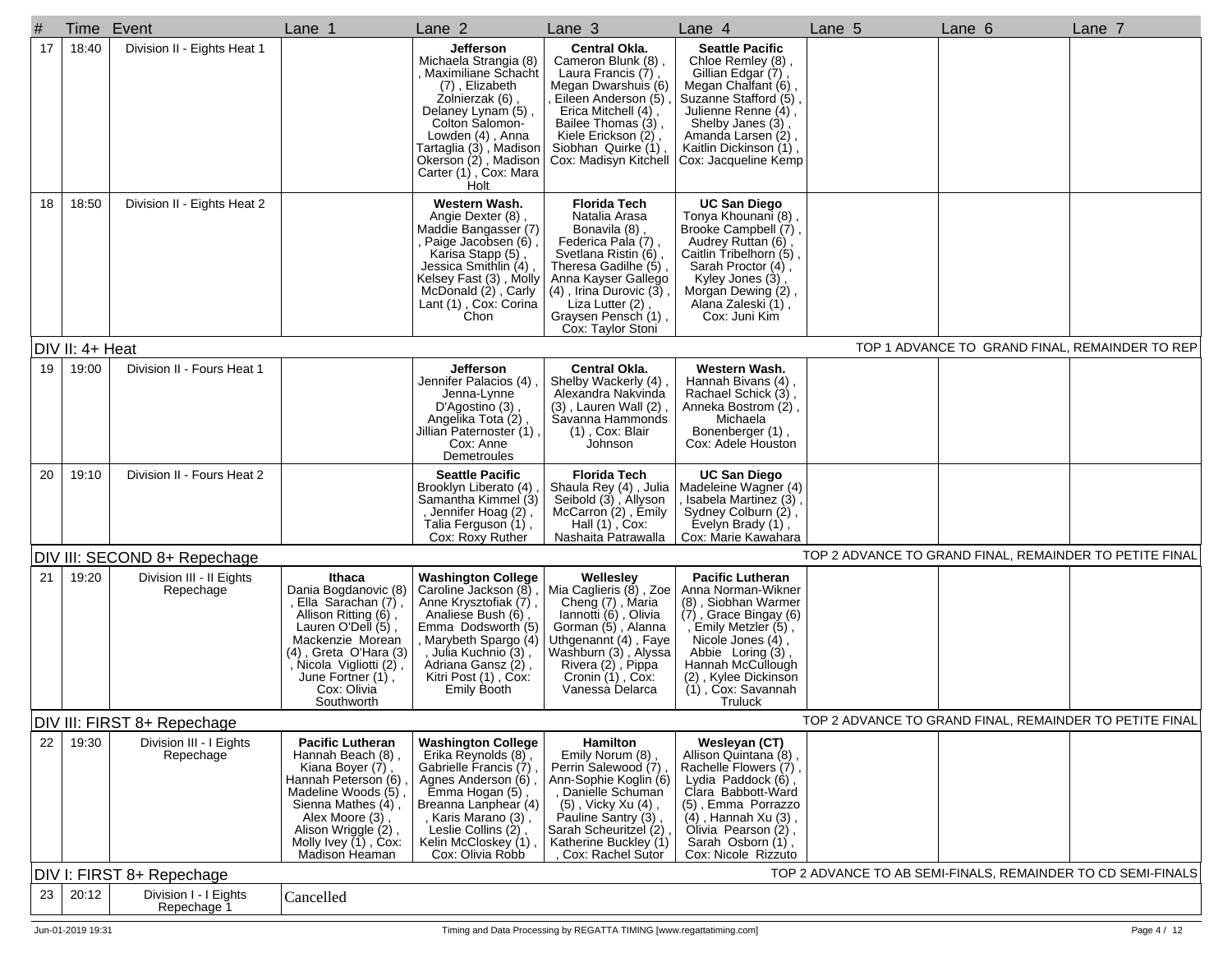| #  |                                                                                            | Time Event                                               | Lane 1    | Lane 2 | Lane $3$ | Lane $4$ | Lane 5 | Lane 6 | Lane 7                                                       |  |  |
|----|--------------------------------------------------------------------------------------------|----------------------------------------------------------|-----------|--------|----------|----------|--------|--------|--------------------------------------------------------------|--|--|
| 24 | 20:24                                                                                      | Division I - I Eights<br>Repechage 2                     | Cancelled |        |          |          |        |        |                                                              |  |  |
|    | TOP 2 ADVANCE TO AB SEMI-FINALS, REMAINDER TO CD SEMI-FINALS<br>DIV I: SECOND 8+ Repechage |                                                          |           |        |          |          |        |        |                                                              |  |  |
| 25 | 20:36                                                                                      | Division I - Il Eights<br>Repechage 1                    | Cancelled |        |          |          |        |        |                                                              |  |  |
| 26 | 20:48                                                                                      | Division I - II Eights<br>Repechage 2                    | Cancelled |        |          |          |        |        |                                                              |  |  |
|    |                                                                                            | $ DIV $ : 4+ Repechage                                   |           |        |          |          |        |        | TOP 2 ADVANCE TO AB SEMI-FINALS, REMAINDER TO CD SEMI-FINALS |  |  |
| 27 |                                                                                            | 21:00   Division I - Fours Repechage $ {\rm Cancelled} $ |           |        |          |          |        |        |                                                              |  |  |
| 28 | 21:12                                                                                      | Division I - Fours Repechage Cancelled                   |           |        |          |          |        |        |                                                              |  |  |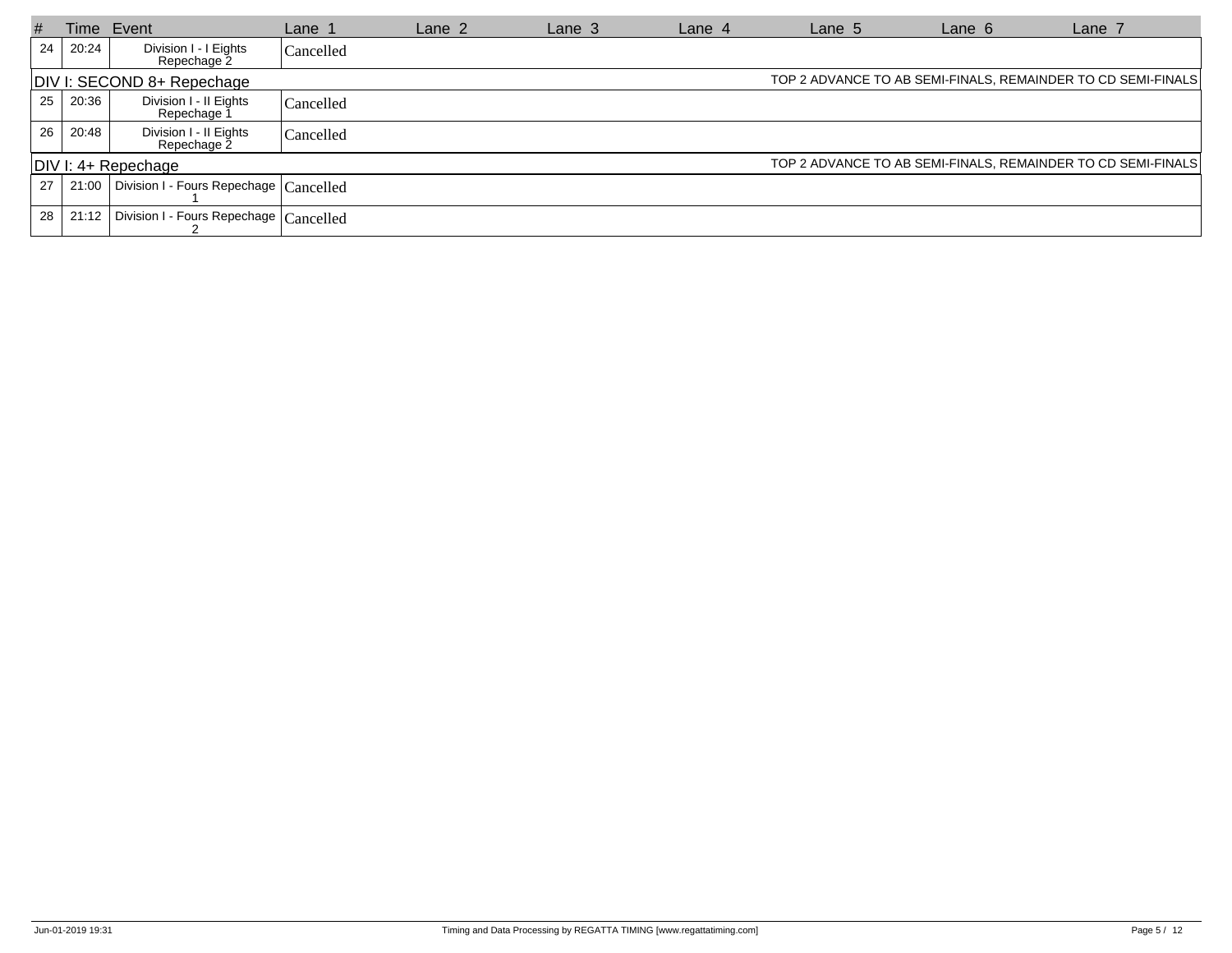## **Date: Saturday June 01, 2019**

|    |       | Time Event                               | Lane 1                                                                                                                                                                                                                         | Lane 2                                                                                                                                                                                                                                                    | Lane 3                                                                                                                                                                                                                        | Lane 4                                                                                                                                                                                                                                 | Lane 5                                                                                                                                                                                                                                | Lane 6                                                                                                                                                                                                                                                | Lane 7 |
|----|-------|------------------------------------------|--------------------------------------------------------------------------------------------------------------------------------------------------------------------------------------------------------------------------------|-----------------------------------------------------------------------------------------------------------------------------------------------------------------------------------------------------------------------------------------------------------|-------------------------------------------------------------------------------------------------------------------------------------------------------------------------------------------------------------------------------|----------------------------------------------------------------------------------------------------------------------------------------------------------------------------------------------------------------------------------------|---------------------------------------------------------------------------------------------------------------------------------------------------------------------------------------------------------------------------------------|-------------------------------------------------------------------------------------------------------------------------------------------------------------------------------------------------------------------------------------------------------|--------|
|    |       | DIV I: FIRST 8+ Semi-Final               |                                                                                                                                                                                                                                |                                                                                                                                                                                                                                                           |                                                                                                                                                                                                                               |                                                                                                                                                                                                                                        |                                                                                                                                                                                                                                       | TOP 3 ADVANCE TO UPPER FINAL, REMAINDER TO LOWER FINAL                                                                                                                                                                                                |        |
| 29 | 10:00 | Division I - I Eights A/B<br>Semifinals  | Virginia<br>Long (7), Anna Fairs<br>$(6)$ , Emily Ashton $(5)$<br>Jamey Bulloch $(4)$ ,<br>Sophie Kershner (3)<br>Lizzie Trull (2), Carrie<br>Warner (1), Cox:<br>Isabel Weiss                                                 | lowa<br>Reilly White (8), Heidi Eve Stewart (8), Katie<br>Pearson (7),<br>Contessa Harold (6)<br>Hunter Koenigsfeld (5)<br>Hannah Greenlee (4)<br>Paige Schlapkohl (3)<br>, Elena Waiglein (2),<br>Naomi Visser (1),<br>Cox: Logan Jones                  | California<br>Charlotte<br>Wesselmann (8)<br>Kailani Marchak (7),<br>Juliane Faralisch (6),<br>Dana Moffat (5)<br>Sydney Payne (4),<br>Samantha Lamos (3),<br>Lindsay Noah (2),<br>Alex Floyd (1), Cox:<br>Riley Brown        | <b>Texas</b><br>Ljiljana Josic (8),<br>Milica Slijepcevic (7)<br>Fanny Bon (6),<br>Aspasia<br>Christodoulidis (5)<br>Alexandra Watson (4)<br>Francesca Raggi (3)<br>, Maria Valencia (2)<br>Kaitlin Knifton (1),<br>Cox: Ashley Jacobs | Michigan<br>Jessica Schoonbee<br>(8), Caroline<br>Hendershot (7),<br>Madison Byrd (6)<br>Victoria Glunt (5),<br>Grace Collins $(4)$ ,<br>Tayla May Bentley (3)<br>, Katie Grotto (2),<br>Annika Hoffmann (1)<br>Cox: Charlotte Powers | <b>Brown</b><br>Adelaide Dahl (8),<br>Keenae Tiersma (7)<br>Amy Tarczynski (6),<br>Sophie Paine (5),<br>Louise Sommer (4)<br>Claire Benning (3)<br>Bridget O'Callahan (2)<br>Alaena Roberds (1)<br>Cox: Anna Odell                                    |        |
| 30 | 10:10 | Division I - I Eights A/B<br>Semifinals  | <b>Rutgers</b><br>Sarah Johanek (8),<br>Femke Paulis (7),<br>Ella Toa (6), Kathleen<br>Butler (5), Elizabeth<br>Kogan (4), Laura<br>Hegemann (3),<br>Meaghan Schneid (2)<br>, Natalie Summerfelt<br>(1), Cox: Rucha<br>Janodia | <b>Ohio State</b><br>Leonie Heuer (8), Ida   Stephanie Grauer (8)<br>Petersen (7),<br>Alexandra Nothdurft<br>(6), Ida Kruse (5),<br>jeśsy vermeer (4),<br>Alessandra<br>Montesano (3), Sierra<br>Tiede (2), Grace<br>Libben (1), Cox:<br>Anjali Fernandes | <b>Stanford</b><br>Maria Kent (7),<br>Kaitlyn Kynast (6),<br>Elizabeth Sharis (5),<br>Kelsey McGinley (4)<br>, Emily Delleman (3),<br>Meg Saunders (2),<br>Chase Shepley (1),<br>Cox: Caroline Rickson                        | Princeton<br>Hadley Irwin (8),<br>Emily Kallfelz (7),<br>Hannah Scott (6),<br>Sadie McGirr (5),<br>Claire Collins (4),<br>Florence Donald (3)<br>Eliot Sawyer (2)<br>Emerson Solms (1)<br>Cox: Emily Erdos                             | Washington<br>Tabea Schendekehl<br>(8), Calina Schanze<br>$(7)$ , Sofia<br>(6), voluma<br>Asoumanaki (6), Teal<br>Cohen (4), Valentina<br>Iseppi (3), Jennifer<br>Wren (2), Carmela<br>Pappalardo (1), Cox:<br>Marley Avritt          | Yale<br>Daisy Mazzio-Mason<br>(8), Margaret<br>Hedeman (7), Anna<br>Matthes (6), Arwen<br>Neski (5), Jenna Van<br>de Grift (4), Eloise<br>Von der Schulenburg<br>$(3)$ , Claire Dirks $(2)$ ,<br>Victoire Lienau $(1)$ ,<br>Cox: Aparajita<br>Chahaun |        |
|    |       | DIV I: SECOND 8+ Semi-Final              |                                                                                                                                                                                                                                |                                                                                                                                                                                                                                                           |                                                                                                                                                                                                                               |                                                                                                                                                                                                                                        |                                                                                                                                                                                                                                       | TOP 3 ADVANCE TO UPPER FINAL, REMAINDER TO LOWER FINAL                                                                                                                                                                                                |        |
| 31 | 10:20 | Division I - II Eights A/B<br>Semifinals | Indiana<br>Paige Spiller (8),<br>Elizabeth Meinzer (7)<br>Margaret Bornhorst<br>(6), Melanie Hampton<br>(5), Jayna Dolfi (4),<br>Madeleine Pierce (3)<br>Ruby Leverington (2)<br>Constance Brahm (1)<br>, Cox: Kendall Blake   | <b>Ohio State</b><br>Magdalena Bravo<br>Alvez (8), Sierra<br>Cydrus (7), Megan<br>Cymanski (6), Rachel<br>Dewitte (5), Michaela<br>Nordhaus (4),<br>Madeline Perrett (3)<br>Michayla Binkley (2),<br>Claire Cannon (1),<br>Cox: Sophie Blair              | <b>California</b><br>Maddison Brown (8)<br>Zoe Feist (7)<br>Kendall Fearnley (6),<br>Jane Perrignon (5),<br>Sophie Kuehler (4),<br>Nadia Negm (3),<br>Bella Marshall (2),<br>Charlotte Orr $(\dot{1})$ ,<br>Cox: Elisa Forbes | <b>Washington</b><br>Klara Grube (8), Lark<br>Skov (7), Elise Beuke<br>(6), Holly Dunford (5)<br>, Molly Gallaher (4),<br>Mackenna Cameron<br>(3), Skylar Jacobson<br>(2), Adele Likin (1),<br>Cox: Amanda Durkin                      | <b>Texas</b><br>Katelyn Bouthillette<br>(8), Margaret Dail (7)<br>, Payten Kooyers (6),<br>Merilynn Finley (5),<br>Alexa McAuliffe (4)<br>Marlowe Eldridge (3),<br>Susanna Temming (2)<br>, Alice Bowyer (1),<br>Cox: Lindsey Devore  | Yale<br>Katie King-Smith (8)<br>Lucy Edmunds (7),<br>Margaret Saunders<br>$(6)$ , Phoebe<br>Campbell (5), Claire<br>Grundig (4), Olivia<br>Unsworth (3), Alexia<br>Rojas (2), Katherine<br>Gleason (1), Cox:<br>Audrey Malzahn                        |        |
| 32 | 10:30 | Division I - II Eights A/B<br>Semifinals | Wisconsin<br>Elisabet Pietz (8),<br>Makayla Stow (7),<br>Grace Joyce (6),<br>Kaylee Steeno (5),<br>Adrienne Kisting (4),<br>Taylor Caudle (3),<br>Charlotte Melcher (2)<br>Rebekah Armstrong<br>(1), Cox: Emma<br>Smith        | <b>Brown</b><br>Andrea Bernhardt (8)<br>Tessa Mackey (7),<br>Amira Parker (6),<br>Catherine Porter (5)<br>Serena Irwin $(4)$ ,<br>Sofia Mason (3),<br>Beate Kaz (2), Eloise<br>Baker (1), Cox: Stacy<br>Neul                                              | <b>Stanford</b><br>Rena White (8), Anja<br>Zehfuss (7), Kate<br>Littlejohn (6), Grace<br>McGinley (5), Azja<br>Czajkowski (4),<br>Sophia Dixon (3),<br>Margaret Seaton (2),<br>Esther Briz Zamorano<br>(1), Cox: Tassica Lim  | Michigan<br>Grace Gagliardi (8),<br>Megan Guttknecht (7)<br>Emma Luniewicz (6)<br>Jeri Rhodes (5)<br>Katherine Burns (4)<br>Megan Hinkle (3),<br>Rachel Fanning (2),<br>Shayla Lamb $(1)$ ,<br>Cox: Erika Yasuda                       | Virginia<br>Star Davidson (8),<br>Bella Strickler (7), Alli<br>Terblanche (6)<br>Georgia Gray (5),<br>Sophie Pennoyer (4),<br>Mackenzie King (3),<br>To Wiersma (2),<br>Tessa Otting (1),<br>Cox: Colette Glass                       | Princeton<br>Lauren Barnard (8)<br>Lara Valt (7), Hannah<br>Paynter (6), Willemijn<br>Ten Cate (5), Katryna<br>Niva (4), Paige<br>Cleary (3), Camille<br>Vandermeer (2),<br>Molly Milligan (1),<br>Cox: Ariane Fong                                   |        |
|    |       | DIV I: 4+ Semi-Final                     |                                                                                                                                                                                                                                |                                                                                                                                                                                                                                                           |                                                                                                                                                                                                                               |                                                                                                                                                                                                                                        |                                                                                                                                                                                                                                       | TOP 3 ADVANCE TO UPPER FINAL, REMAINDER TO LOWER FINAL                                                                                                                                                                                                |        |
| 33 | 10:40 | Division I - Fours A/B<br>Semifinals     | <b>Princeton</b><br>Hannah Schaenman<br>(4), Amanda Cooleen<br>(3), Annika Maxson<br>$(2)$ , Alix Barry $(1)$ ,<br>Cox: Shuying Cheng                                                                                          | Yale<br>Anna Scott (4), Sera<br>Bulbul (3), Riley<br>Eversole (2),<br>Margaux Paradis (1)<br>Cox: Alin Pasa                                                                                                                                               | <b>Texas</b><br>Lauren Mufarreh (4)<br>Kendall Chapman (3)<br>Sophie Pendrill (2)<br>Claudia Destefani (1),<br>Cox: Catherine<br>Murphy                                                                                       | Washington<br>Dimitra Tsamopoulou<br>(4), Kieanna<br>Stephens (3), Holly<br>Drapp (2), Emma<br>Vagen (1), Cox: Dana<br><b>Brooks</b>                                                                                                   | Michigan<br>Lilia Duncan (4),<br>Perry Bower (3),<br>Madeleine Schneider<br>$(2)$ , Emily Krebs $(1)$<br>Cox: Sujin Kim                                                                                                               | <b>Brown</b><br>Amanda Pyne (4)<br>Zoe HASBROUCK (3)<br>, Limor Dubrovsky (2)<br>, Julia Lynn (1) , Ćox:<br>Danielle Kahan                                                                                                                            |        |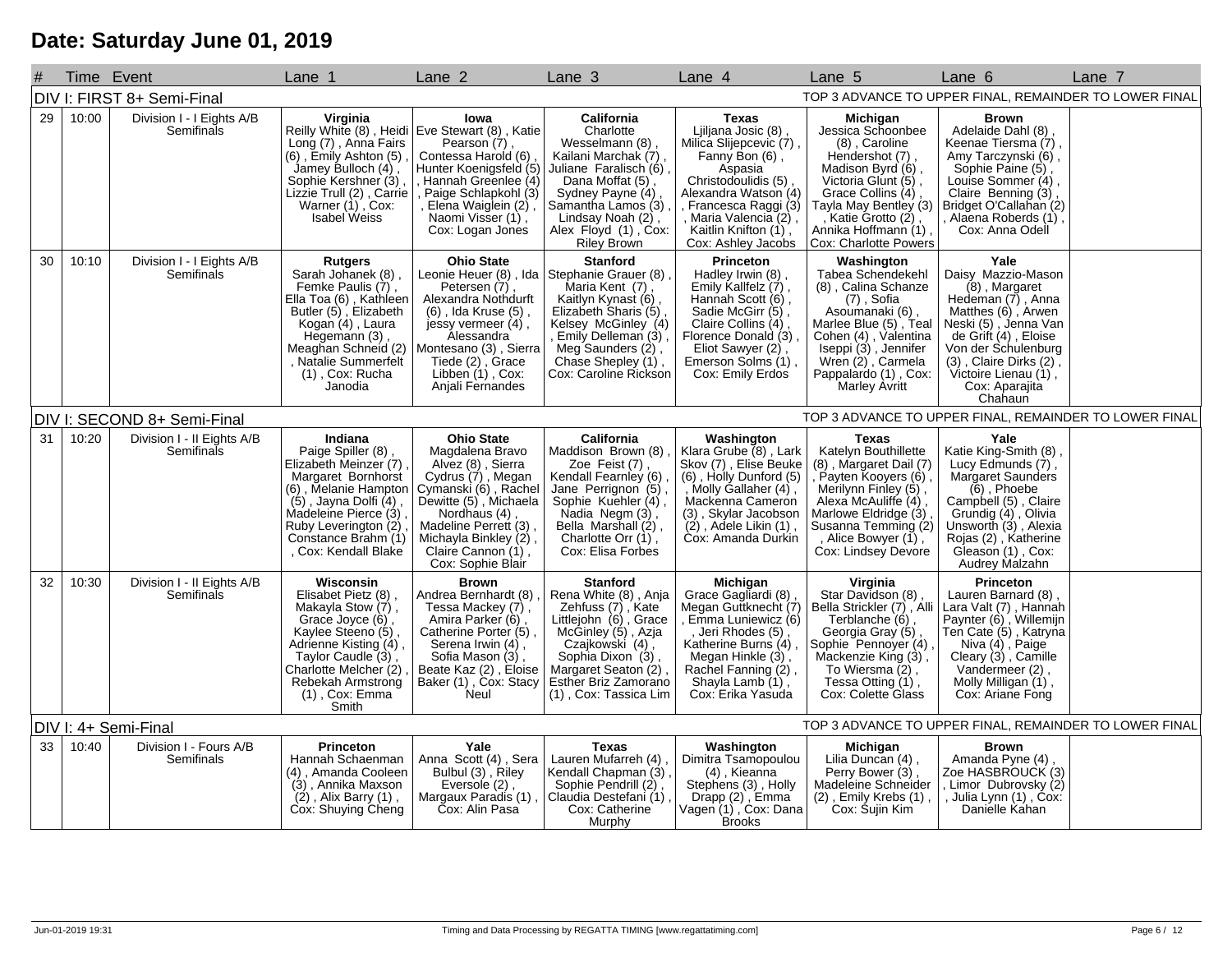| #  | Time Event |                                                       | Lane 1                                                                                                                                                                                                                                 | Lane 2                                                                                                                                                                                                                                   | Lane 3                                                                                                                                                                                                                                               | Lane 4                                                                                                                                                                                                                                | Lane 5                                                                                                                                                                                                                                                            | Lane 6                                                                                                                | Lane 7                                                                                                             |
|----|------------|-------------------------------------------------------|----------------------------------------------------------------------------------------------------------------------------------------------------------------------------------------------------------------------------------------|------------------------------------------------------------------------------------------------------------------------------------------------------------------------------------------------------------------------------------------|------------------------------------------------------------------------------------------------------------------------------------------------------------------------------------------------------------------------------------------------------|---------------------------------------------------------------------------------------------------------------------------------------------------------------------------------------------------------------------------------------|-------------------------------------------------------------------------------------------------------------------------------------------------------------------------------------------------------------------------------------------------------------------|-----------------------------------------------------------------------------------------------------------------------|--------------------------------------------------------------------------------------------------------------------|
| 34 | 10:50      | Division I - Fours A/B<br>Semifinals                  | <b>Duke</b><br>Amelia Shunk (4),<br>Olivia Schenk Grafin<br>Von Stauffenberg (3)<br>Anne Klok (2), Tara<br>Christensen (1), Cox:<br>Rani Duff                                                                                          | <b>Rutgers</b><br>Grace Lewis (4)<br>Mackenzie Evans (3)<br>Tanisha Franke (2),<br>Emily Meade (1),<br>Cox: Rachel Usen                                                                                                                  | <b>Ohio State</b><br>Kendell Massier (4),<br>Julia Miklasevich (3),<br>Ally Hatton (2)<br>Maddie Frendberg (1)<br>, Cox: Divya Batchu                                                                                                                | <b>Stanford</b><br>India Robinson (4).<br>Miranda Nykolyn (3)<br>Sophia Lynn (2)<br>Sarah Commesso (1)<br>Cox: Nicole Pofcher                                                                                                         | California<br>Chloe Betts (4),<br>Lucine Ahyi (3),<br>Sophie Balson (2),<br>Isabella Cassidy (1),<br>Cox: Lydia Hancock                                                                                                                                           | Indiana<br>Rosemary Munro (4)<br>Drew Harris (3),<br>Nicole Conway (2),<br>Sydney Shuert (1),<br>Cox: Víctoria Decker | Virginia<br>Abbie Bird (4), Mary<br>Wright (3), Alex<br>Slabbert (2), Grace<br>Comerford (1), Cox:<br>Eva Gobourne |
|    |            | DIV I: FIRST 8+ Semi-Final                            |                                                                                                                                                                                                                                        |                                                                                                                                                                                                                                          |                                                                                                                                                                                                                                                      |                                                                                                                                                                                                                                       |                                                                                                                                                                                                                                                                   | TOP 3 ADVANCE TO UPPER FINAL, REMAINDER TO LOWER FINAL                                                                |                                                                                                                    |
| 35 | 11:00      | Division I - I Eights C/D<br>Semifinals               | Northeastern<br>Monica McEwan (8)<br>Charlotte Kershaw (7)<br>Margaret Allen (6),<br>Helaina Howe (5),<br>Ashley Knehans (4)<br>Anna Kracklauer (3),<br>Abigail Keane (2),<br>Clara Karastury (1),<br>Cox: Sara Corey                  | <b>UCF</b><br>Lara Maule (8), Julie<br>Poulsen (7), Grace<br>Lindberg (6), Mia<br>Cleary (5), Leslie<br>Lajoie (4), Marija<br>Medelinskaite (3),<br>Edvina Nesukaityte<br>(2), Lucinda Derrick<br>$(1)$ , Cox: Nicole<br>Mayer           | Duke<br>Isabel Ruby-Hill (8),<br>reed kenny (7),<br>Sydney Johnson (6)<br>Olivia Mendonca (5)<br>Shannon Tierney (4)<br>Kiernan Spencer (3),<br>Sophie Simister (2),<br>Taji Phillips (1), Cox:<br>Tara Fagan                                        | Wisconsin<br>Clifford (7), Lauren<br>O'Connor (6), Sarah<br>Gibbons (5), Isa<br>Darvin (4), Katherine<br>Grose (3), Allie<br>Lohrenz $(2)$ , Renee<br>Olley (1), Cox: Saylor<br>Martin                                                | Rhode Island<br>Alicia Evans (8), Eliza   Erika Pena (8), Emily<br>Winslow (7),<br>Madeline Van<br>Ummersen (6),<br>Alexandra Reilly (5)<br>Katherine Shattuck (4)<br>, Jennae Alexander<br>(3), Sage lacovazzi<br>(2), Katherine Usher<br>(1), Cox: Karen Petrik |                                                                                                                       |                                                                                                                    |
| 36 | 11:10      | Division I - I Eights C/D<br>Semifinals               | Marist<br>Bernadette Winby (8)<br>Elisabeth Kamm (7)<br>Clodagh Deasy (6),<br>Sydney Ford (5),<br>Selena Mildon (4),<br>Kerriann Ernenwein<br>(3), Marie Ryden (2)<br>Eliza Hartford (1),<br>Cox: Caitlin Green                        | Indiana<br>Madison Wright (8)<br>Emily Schutzman (7)<br>, Allison Spencer (6),<br>Laura Feinson (5),<br>Abigail Bogovich (4)<br>Antonia Frappell (3),<br><b>Elizabeth Saunders</b><br>$(2)$ , Jordan Miller $(1)$ ,<br>Cox: Morgan McKay | Harvard<br>Rafaela Stalph (8)<br>Georgia Wheeler (7).<br>Hope Cessford (6),<br>Eliza Kallfelz (5),<br>Teresa Rokos (4),<br>Isabelle Bastian (3),<br>Stephanie Eble (2),<br>Erica Holmes (1),<br>Cox: Katherine<br>Paglione                           | Navy<br>Megan Hanson (8)<br>Caroline Kelly (7),<br>Ashlyn Dawson (6),<br>Alexandria Vallencey-<br>Martinson (5), Grace<br>Lawrence $(4)$ , Emily<br>Krulik (3), Rayelynn<br>Brackett (2), Brooke<br>Campbell (1), Cox:<br>Polly Finch | Gonzaga<br>Zoe Calambokidis (8)<br>, Lauren English (7),<br>Lindey English (6),<br>Lauren McCallum (5)<br>, Anise Potjes (4),<br>Olivia Lada (3),<br>Casey Harder (2)<br>Charlotte Lepp (1),<br>Cox: Alexa Jadallah                                               |                                                                                                                       |                                                                                                                    |
|    |            | DIV I: SECOND 8+ Semi-Final                           |                                                                                                                                                                                                                                        |                                                                                                                                                                                                                                          |                                                                                                                                                                                                                                                      |                                                                                                                                                                                                                                       |                                                                                                                                                                                                                                                                   | TOP 3 ADVANCE TO UPPER FINAL, REMAINDER TO LOWER FINAL                                                                |                                                                                                                    |
| 37 | 11:20      | Division I - II Eights C/D<br>Semifinals              | <b>Rhode Island</b><br>Mekenzie Mattheson<br>(8), Madalyn Saporito<br>(7), Sarah Dudinski<br>$(6)$ , Kira McCully $(5)$<br>Erin Shober (4),<br>Katherine Gillies (3)<br>Anna Sampson (2),<br>Kelsey Williams (1),<br>Cox: Brenna Kelly | Northeastern<br>Adrienne Orriols (8),<br>Richie Costa (7),<br>Anna Kaplan (6),<br>Emma Samek (5),<br>Elaina Loveless (4),<br>Gabrielle Campano<br>(3), Madison Kernan<br>(1), Cox: Kiera Bohen                                           | Harvard<br>Sarah Tisdall (8),<br>, Sophia Young (7)<br>Desmond Goodwin (6)<br>, Caroline Sharis (5),<br>Amanda Caromicoli<br>$(4)$ , Rosie Poling $(3)$<br>Grace Eysenbach (2)<br>(2), Hannah Siemens   Kayla Baker (1), Cox:<br><b>Holly Conlon</b> | <b>UCF</b><br>Alyssa Derksen (8),<br>Lauryn Bench (7),<br>Maria Yim (6), Rusne<br>Dziugyte (5),<br>Shannon Perry (4),<br>Michaela Gundrum<br>(3), Rachel<br>Rabinowitz (2), Abbie<br>Pritchard (1), Cox:<br>Elena Esteban             | lowa<br>Rachel Canon (8),<br>Lucienne Daman (7),<br>Lauren Collier (6),<br>Riley Seufert (5),<br>Molly Rygh (4)<br>Rachel Kram (3),<br>Kayla Jensen (2),<br>Claire Rutherford (1).<br>Cox: Faith Wieland                                                          |                                                                                                                       |                                                                                                                    |
| 38 | 11:30      | Division I - II Eights C/D<br>Semifinals              | Marist<br>Shawna Gilson (8)<br>Lydia Giguere (7),<br>Katelyn Beebe (6),<br>Abigail Gragg (5),<br>McKenna Klineyoung<br>(4), Madison Gragg<br>(3), Kassandra<br>Nicholson (2)<br>Jasmine Miller (1)<br>Cox: Isabelle Koch               | Navy<br>Elizabeth Downing (8)<br>, Clare McCarthy (7),<br>Jessica Martin (6),<br>Skyler Schork (5)<br>Annie Pentaleri (4),<br>Julia Bailey (3), Riley<br>Schliem (2),<br>Giovanna DeVito (1)<br>Cox: Elizabeth Drake                     | Duke<br>Lelia Boley (8), Stella<br>Haley (7), Meera<br>Chakrabarti (6), Ella<br>Harris (5), Elizabeth<br>Butero (4), Rhea<br>Bergman (3), Anna<br>Jenkins (2) , Gabriella  <br>Salvati (1) . Cox:<br>Leeloo Gilet                                    | <b>Rutgers</b><br>Mackenzie George (8)<br>Merve Pekdemir (7)<br>Olivia Maxton (6),<br>Sophia Catuogno (5)<br>Bryanna Eichler (4),<br>Olivia Betz (3),<br>Alexis Achenbach (2)<br>, Angelina Fomina (1)  <br>Cox: Talya<br>Ackerman    | Gonzaga<br>Alexandra Moeller (8)<br>, Maren Johnson (7) ,<br>Megan Larson $(6)$ ,<br>Emma Delucchi (5),<br>Ana Delucchi (4),<br>Alexandra Pinkley (3)<br>, Kayla Buchmeier (2)<br>, Grace Cahalane (1),<br>Cox: Schuyler Peters                                   |                                                                                                                       |                                                                                                                    |
|    |            | DIV III: SECOND 8+ Final                              |                                                                                                                                                                                                                                        |                                                                                                                                                                                                                                          |                                                                                                                                                                                                                                                      |                                                                                                                                                                                                                                       |                                                                                                                                                                                                                                                                   |                                                                                                                       |                                                                                                                    |
| 39 | 11:40      | Division III - II Eights Petite<br>Final (places 7-8) |                                                                                                                                                                                                                                        |                                                                                                                                                                                                                                          | Ithaca<br>Dania Bogdanovic (8)<br>, Ella Sarachan (7),<br>Allison Ritting (6),<br>Lauren O'Dell (5),<br>Mackenzie Morean<br>(4), Greta O'Hara (3), Nicola Vigliotti (2),<br>June Fortner (1),<br>Cox: Olivia<br>Southworth                           | <b>Washington College</b><br>Caroline Jackson (8),<br>Anne Krysztofiak (7),<br>Analiese Bush (6),<br>Emma Dodsworth (5)<br>Marybeth Spargo (4)<br>, Julia Kuchnio (3),<br>Adriana Gansz (2),<br>Kitri Post (1), Cox:<br>Emily Booth   |                                                                                                                                                                                                                                                                   |                                                                                                                       |                                                                                                                    |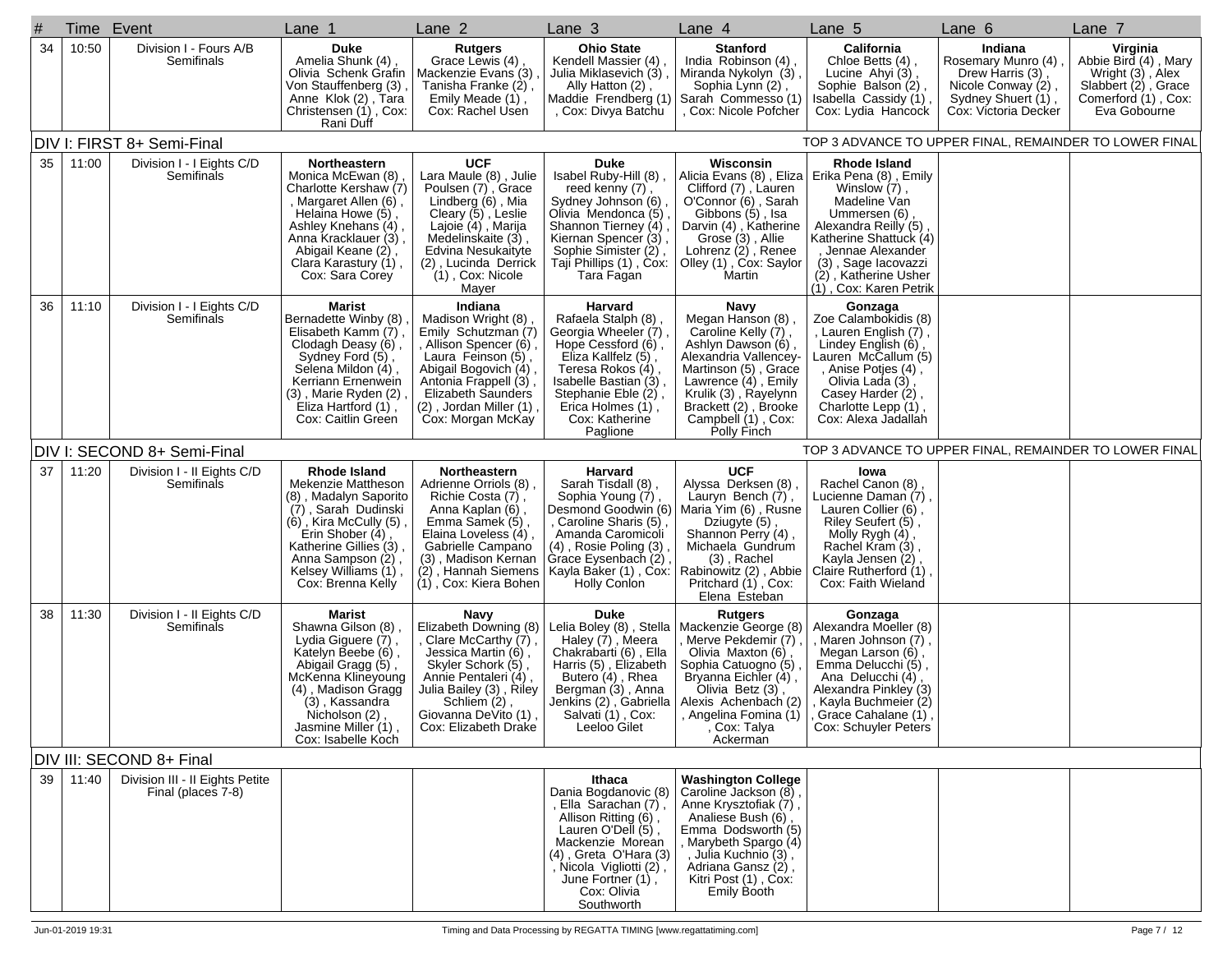| # |    |       | Time Event                                           | Lane 1                                                                                                                                                                                                                      | Lane 2                                                                                                                                                                                                                      | Lane 3                                                                                                                                                                                                                                               | Lane 4                                                                                                                                                                                                                                             | Lane 5                                                                                                                                                                                                                                                  | Lane 6                                                                                                                                                                                                                                             | Lane 7                                                  |
|---|----|-------|------------------------------------------------------|-----------------------------------------------------------------------------------------------------------------------------------------------------------------------------------------------------------------------------|-----------------------------------------------------------------------------------------------------------------------------------------------------------------------------------------------------------------------------|------------------------------------------------------------------------------------------------------------------------------------------------------------------------------------------------------------------------------------------------------|----------------------------------------------------------------------------------------------------------------------------------------------------------------------------------------------------------------------------------------------------|---------------------------------------------------------------------------------------------------------------------------------------------------------------------------------------------------------------------------------------------------------|----------------------------------------------------------------------------------------------------------------------------------------------------------------------------------------------------------------------------------------------------|---------------------------------------------------------|
|   | 40 | 11:50 | Division III - II Eights Grand<br>Final (places 1-6) | Wellesley<br>Mia Caglieris (8), Zoe<br>Cheng (7), Maria<br>Iannotti (6), Olivia<br>Gorman (5), Alanna<br>Uthgenannt (4), Faye<br>Washburn (3), Alyssa<br>Rivera (2), Pippa<br>Cronin (1), Cox:<br>Vanessa Delarca           | <b>WPI</b><br>Ashley Schuliger (8)<br>Emily Adams (7),<br>Olivia Kiritsis (6),<br>Allison Sichler (5),<br>Kylie Dickinson (4),<br>Josephine Bowen (3),<br>Lillian Neff (2), Sarah<br>St. Pierre (1), Cox:<br>Madeline Burke | Wesleyan (CT)<br>Monica Rao (8), Eva<br>Phelps (7), Josephine<br>Roudebush (6)<br>Mackenzie Wiley (5)<br>Eleanor Highleyman<br>$(4)$ , Samantha Hill $(3)$<br>Sonja Welch (2),<br>Jemma Blazina (1),<br>Cox: Nicole Pallat                           | <b>Bates</b><br>Grace Murnaghan (8)<br>, Phoebe Long (7),<br>Elizabeth Fischer (6)<br>Emma York (5),<br>Sophie Claus (4),<br>Lillian Kinder (3),<br>Claudia Glickman (2)<br>Saylor Strugar (1),<br>Cox: Maya Seshan                                | Hamilton<br>Alexia<br>Assimakapolous (8),<br>Celine Yam (7), Julia<br>Hartnett (6), Alex<br>Stetter (5), Sarine<br>Arzoumanian (4),<br>Adriana Jonas (3)<br>Gretchen Dowdy (2),<br>Elizabeth Foot (1),<br>Cox: Carson Goos                              | <b>Pacific Lutheran</b><br>Anna Norman-Wikner<br>(8), Siobhan Warmer<br>$(7)$ , Grace Bingay $(6)$<br>, Emily Metzler (5),<br>Nicole Jones (4),<br>Abbie Loring (3),<br>Hannah McCullough<br>(2), Kylee Dickinson<br>(1), Cox: Savannah<br>Truluck |                                                         |
|   |    |       | DIV III: FIRST 8+ Final                              |                                                                                                                                                                                                                             |                                                                                                                                                                                                                             |                                                                                                                                                                                                                                                      |                                                                                                                                                                                                                                                    |                                                                                                                                                                                                                                                         |                                                                                                                                                                                                                                                    |                                                         |
|   | 41 | 12:00 | Division III - I Eights Petite<br>Final (places 7-8) |                                                                                                                                                                                                                             |                                                                                                                                                                                                                             | <b>Pacific Lutheran</b><br>Hannah Beach (8),<br>Kiana Boyer (7),<br>Hannah Peterson (6)<br>Madeline Woods (5)<br>Sienna Mathes $(4)$ ,<br>Alex Moore (3)<br>Alison Wriggle (2),<br>Molly Ivey (1), Cox:<br>Madison Heaman                            | <b>Washington College</b><br>Erika Reynolds (8),<br>Gabrielle Francis (7)<br>Agnes Anderson (6),<br>Emma Hogan (5)<br>Breanna Lanphear (4)<br>, Karis Marano (3),<br>Leslie Collins (2),<br>Kelin McCloskey (1)<br>Cox: Olivia Robb                |                                                                                                                                                                                                                                                         |                                                                                                                                                                                                                                                    |                                                         |
|   | 42 | 12:10 | Division III - I Eights Grand<br>Final (places 1-6)  | Wesleyan (CT)<br>Allison Quintana (8),<br>Rachelle Flowers (7),<br>Lydia Paddock (6),<br>Clara Babbott-Ward<br>(5), Emma Porrazzo<br>(4), Hannah Xu (3),<br>Olivia Pearson (2),<br>Sarah Osborn (1),<br>Cox: Nicole Rizzuto | Ithaca<br>Savannah Brija (8),<br>Sarah Snow (7),<br>Elizabeth Ryan (6)<br>Meredyth Busam (5),<br>Allison Arndt (4),<br>Sierra Keat (3), Kelly<br>Csernica (2), Liza<br>Caldicott (1), Cox:<br>Jennifer Brian                | <b>WPI</b><br>Melissa Bazakas-<br>Chamberlain (8),<br><b>Christine Hovermale</b><br>(7), Kinsey<br>McNamara (6)<br>Marlies DeJong (5),<br>Amelia Harvey (4),<br>Rachel Lia (3), Caitlin<br>Kean $(2)$ , Eva<br>Barinelli (1), Cox:<br>Madison Healey | <b>Bates</b><br>Lena Rintell (8),<br>Hannah Fitts $(7)$ ,<br>Sally Harris Porter (6)<br>Hannah Beams (5)<br>Catharine Berry-Toon<br>$(4)$ , Grace Bake $(3)$ ,<br>Emma Wheeler (2),<br>Grace Smith (1), Cox:<br>Elizabeth Folsom                   | Wellesley<br>Frances Dingivan (8)<br>Katie Livingston (7),<br>Rhiannon Mulligan (6)<br>, Casey Martin (5),<br>Katie Ball (4), Anna<br> Gaskill (3) , Emilia Ball<br>(2), Julianna Wright<br>(1), Cox: Sooji Kang                                        | <b>Hamilton</b><br>Emily Norum (8),<br>Perrin Salewood (7)<br>Ann-Sophie Koglin (6)<br>, Danielle Schuman<br>(5), Vicky Xu (4),<br>Pauline Santry (3),<br>Sarah Scheuritzel (2)<br>Katherine Buckley (1)<br>, Cox: Rachel Sutor                    |                                                         |
|   |    |       | DIV I: 4+ Semi-Final                                 |                                                                                                                                                                                                                             |                                                                                                                                                                                                                             |                                                                                                                                                                                                                                                      |                                                                                                                                                                                                                                                    |                                                                                                                                                                                                                                                         |                                                                                                                                                                                                                                                    | TOP 3 ADVANCE TO UPPER FINAL, REMAINDER TO LOWER FINAL  |
|   | 43 | 12:20 | Division I - Fours C/D<br>Semifinals                 |                                                                                                                                                                                                                             | Marist<br>Sara Barker (4),<br>Elizabeth Colby (3),<br>Morgan Zuch $(2)$ ,<br>Kaela Brunetti (1),<br>Cox: Kathryn Moody                                                                                                      | Navy<br>Katherine Long (4),<br>Brianna Warren (3),<br>Stephanie Read (2),<br>Hanna Prince (1),<br>Cox: Dana Hirschhorn                                                                                                                               | lowa<br>Nina Lawrence (4),<br>Amalie Millerd (3),<br>Nathalia Wellenreiter<br>(2), Allison Blevins (1)<br>, Cox: Katherine<br>Becker                                                                                                               | Northeastern<br>Peri Mishkin (4),<br>Sydney Hudson (3),<br>Allison Stevens (2),<br>Savanah Hapsic (1),<br>Cox: Samantha<br>Shulman                                                                                                                      |                                                                                                                                                                                                                                                    |                                                         |
|   | 44 | 12:30 | Division I - Fours C/D<br>Semifinals                 | Gonzaga<br>Samantha Toll (4),<br>Silvia Roy (3), Jacqueline Allen (2),<br>Gianna D'Aloia (1),<br>Cox: Samone Sims                                                                                                           | Rhode Island<br>Tinsley Copeland (4),<br>Morgan Cody (3),<br>Stephanie Erlacher (2)<br>, Julia Fortin (1) , Cox:<br><b>Tory Bauer</b>                                                                                       | Wisconsin<br>Elizabeth Clarke (4),<br>Niamh Martin (3),<br>Rebecca Kite (2)<br>Carissa Whitthuhn (1)<br>Cox: Maggie<br>Mandarano                                                                                                                     | <b>UCF</b><br>Chiara Ciullo (4),<br>Jessica Matteson (3)<br>Paula Parks (2),<br>Amy Van Ryn (1),<br>Cox: Carlee<br>Hoschouer                                                                                                                       | <b>Harvard</b><br>Caroline Noble (4),<br>Meaghan Townsend<br>(3), Georgia Bradley<br>(2), Catherine Joyce<br>(1), Cox: Jennifer Li                                                                                                                      |                                                                                                                                                                                                                                                    |                                                         |
|   |    |       | DIV II: 8+ Repechage                                 |                                                                                                                                                                                                                             |                                                                                                                                                                                                                             |                                                                                                                                                                                                                                                      |                                                                                                                                                                                                                                                    |                                                                                                                                                                                                                                                         |                                                                                                                                                                                                                                                    | TOP 2 ADVANCE TO GRAND FINAL. REMAINDER TO PETITE FINAL |
|   | 45 | 12:40 | Division II - Eights<br>Repechage                    |                                                                                                                                                                                                                             | <b>UC San Diego</b><br>Tonya Khounani (8),<br>Brooke Campbell (7),<br>Audrey Ruttan (6)<br>Caitlin Tribelhorn (5),<br>Sarah Proctor (4),<br>Kyley Jones (3),<br>Morgan Dewing (2),<br>Alana Zaleski (1),<br>Cox: Juni Kim   | <b>Seattle Pacific</b><br>Chloe Remley (8),<br>Gillian Edgar (7),<br>Megan Chalfant (6)<br>Suzanne Stafford (5)<br>Julienne Renne (4),<br>Shelby Janes (3)<br>Amanda Larsen (2),<br>Kaitlin Dickinson (1),<br>Cox: Jacqueline Kemp                   | <b>Florida Tech</b><br>Natalia Arasa<br>Bonavila (8),<br>Federica Pala (7),<br>Svetlana Ristin (6),<br>Theresa Gadilhe (5).<br>Anna Kayser Gallego<br>$(4)$ , Irina Durovic $(3)$ ,<br>Liza Lutter (2),<br>Graysen Pensch (1)<br>Cox: Taylor Stoni | <b>Jefferson</b><br>Michaela Strangia (8)<br>, Maximiliane Schacht<br>(7), Elizabeth<br>Zolnierzak (6)<br>Delaney Lynam (5),<br>Colton Salomon-<br>Lowden (4), Anna<br>Tartaglia (3) , Madison<br>Okerson (2), Madison<br>Carter (1), Cox: Mara<br>Holt |                                                                                                                                                                                                                                                    | TOP 2 ADVANCE TO GRAND FINAL, REMAINDER TO PETITE FINAL |
|   |    |       | DIV II: 4+ Repechage                                 |                                                                                                                                                                                                                             |                                                                                                                                                                                                                             |                                                                                                                                                                                                                                                      |                                                                                                                                                                                                                                                    |                                                                                                                                                                                                                                                         |                                                                                                                                                                                                                                                    |                                                         |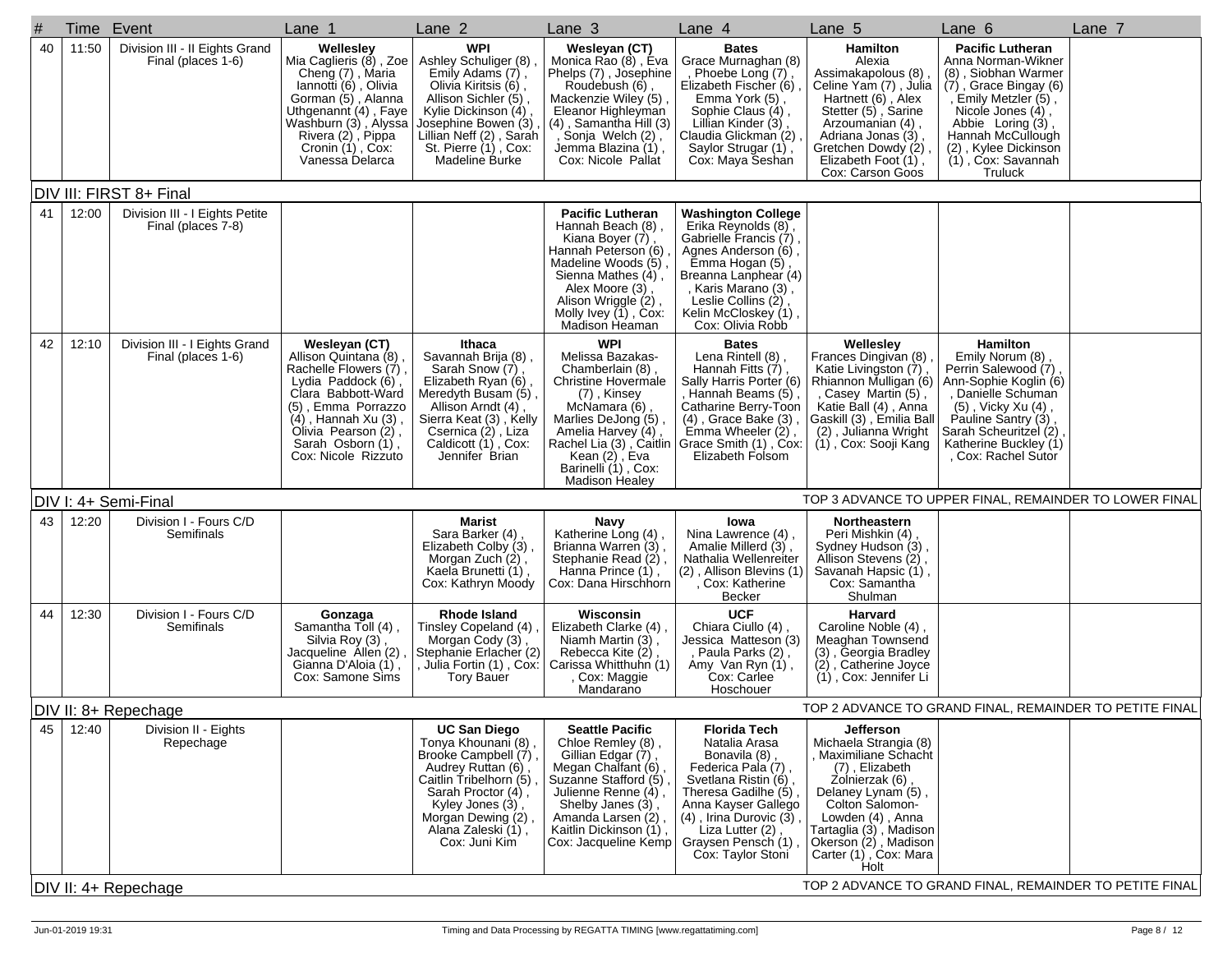| # | Time Event                                 | Lane <sub>7</sub> | Lane 2                                                                                                                                  | Lane $3$                                                                                   | Lane 4                                                                                                                                                                                                      | Lane 5                                                                                                                      | Lane 6 | Lane $\overline{a}$ |
|---|--------------------------------------------|-------------------|-----------------------------------------------------------------------------------------------------------------------------------------|--------------------------------------------------------------------------------------------|-------------------------------------------------------------------------------------------------------------------------------------------------------------------------------------------------------------|-----------------------------------------------------------------------------------------------------------------------------|--------|---------------------|
|   | 46   12:50   Division II - Fours Repechage |                   | <b>UC San Diego</b><br>  Madeleine Wagner (4)   Hannah Bivans (4),<br>Sydney Colburn (2),<br>Evelyn Brady (1),<br>Cox: Marie Kawahara I | Western Wash.<br>Anneka Bostrom (2),<br>Michaela<br>Bonenberger (1),<br>Cox: Adele Houston | <b>Seattle Pacific</b><br>Brooklyn Liberato (4), Jennifer Palacios (4),<br>Isabela Martinez (3), Rachael Schick (3), Samantha Kimmel (3)<br>, Jennifer Hoag (2),<br>Talia Ferguson (1),<br>Cox: Roxy Ruther | Jefferson<br>Jenna-Lynne<br>$D'Agostino(3)$ ,<br>Angelika Tota (2),<br>Jillian Paternoster (1),<br>Cox: Anne<br>Demetroules |        |                     |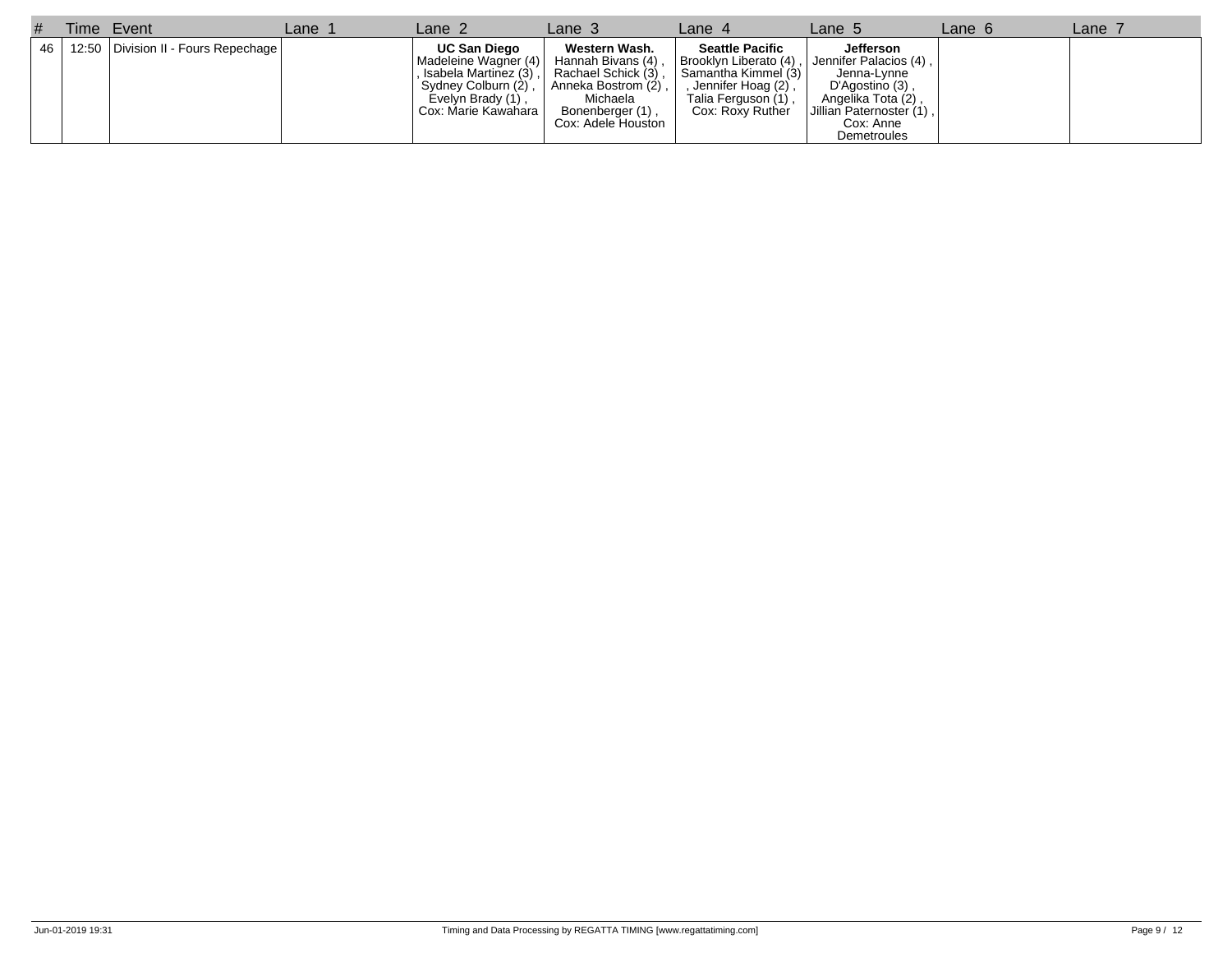## **Date: Sunday June 02, 2019**

|    | Time Event      |                                                      | Lane 1                                                                                                                                                                                                                                  | Lane 2                                                                                                                                                                                                                                             | Lane 3                                                                                                                                                                                                                                             | Lane 4                                                                                                                                                                                                                                       | Lane 5                                                                                                                                                                                                                                   | Lane 6                                                                                                                                                                                                                           | Lane 7                                                                                                                                |
|----|-----------------|------------------------------------------------------|-----------------------------------------------------------------------------------------------------------------------------------------------------------------------------------------------------------------------------------------|----------------------------------------------------------------------------------------------------------------------------------------------------------------------------------------------------------------------------------------------------|----------------------------------------------------------------------------------------------------------------------------------------------------------------------------------------------------------------------------------------------------|----------------------------------------------------------------------------------------------------------------------------------------------------------------------------------------------------------------------------------------------|------------------------------------------------------------------------------------------------------------------------------------------------------------------------------------------------------------------------------------------|----------------------------------------------------------------------------------------------------------------------------------------------------------------------------------------------------------------------------------|---------------------------------------------------------------------------------------------------------------------------------------|
|    |                 | DIV I: FIRST 8+ Final                                |                                                                                                                                                                                                                                         |                                                                                                                                                                                                                                                    |                                                                                                                                                                                                                                                    |                                                                                                                                                                                                                                              |                                                                                                                                                                                                                                          |                                                                                                                                                                                                                                  |                                                                                                                                       |
| 47 | 09:00           | Division I - I Eights Petite<br>Final (places 7-12)  | Virginia<br>Reilly White (8), Heidi<br>Long (7), Anna Fairs<br>$(6)$ , Emily Ashton $(5)$<br>Jamey Bulloch $(4)$ ,<br>Sophie Kershner (3)<br>Lizzie Trull (2), Carrie<br>Warner (1), Cox:<br><b>Isabel Weiss</b>                        | Yale<br>Daisy Mazzio-Mason<br>(8), Margaret<br>Hedeman (7), Anna<br>Matthes (6), Arwen<br>Neski (5), Jenna Van<br>de Grift (4), Eloise<br>Von der Schulenburg<br>$(3)$ , Claire Dirks $(2)$ ,<br>Victoire Lienau (1),<br>Cox: Aparajita<br>Chahaun | <b>Brown</b><br>Adelaide Dahl (8)<br>Keenae Tiersma (7),<br>Amy Tarczynski (6),<br>Sophie Paine (5)<br>Louise Sommer (4),<br>Claire Benning $(3)$ ,<br>Bridget O'Callahan (2)<br>, Alaena Roberds (1)<br>Cox: Anna Odell                           | <b>Rutgers</b><br>Sarah Johanek (8),<br>Femke Paulis (7),<br>Ella Toa (6), Kathleen<br>Butler (5), Elizabeth<br>Kogan (4), Laura<br>Hegemann (3),<br>Meaghan Schneid (2)<br>, Natalie Summerfelt<br>$(1)$ , Cox: Rucha<br>Janodia            | Iowa<br>Eve Stewart (8), Katie<br>Pearson (7)<br>Contessa Harold (6)<br>Hunter Koenigsfeld (5)<br>Hannah Greenlee (4)<br>Paige Schlapkohl (3)<br>, Elena Waigİein (2)<br>Naomi Visser (1),<br>Cox: Logan Jones                           | <b>Princeton</b><br>Hadley Irwin (8),<br>Emily Kallfelz (7),<br>Hannah Scott (6),<br>Sadie McGirr (5),<br>Claire Collins (4),<br>Florence Donald (3)<br>Eliot Sawyer (2),<br>Emerson Solms (1)<br>Cox: Emily Erdos               |                                                                                                                                       |
| 48 | 09:10           | Division I - I Eights Grand<br>Final (places 1-6)    | <b>Ohio State</b><br>Leonie Heuer (8), Ida<br>Petersen (7)<br>Alexandra Nothdurft<br>$(6)$ , Ida Kruse $(5)$ ,<br>jessy vermeer (4),<br>Alessandra<br>Montesano (3), Sierra<br>Tiede (2), Grace<br>Libben (1), Cox:<br>Anjali Fernandes | Michigan<br>Jessica Schoonbee<br>(8), Caroline<br>Hendershot (7)<br>Madison Byrd (6),<br>Victoria Glunt (5),<br>Grace Collins (4),<br>Tayla May Bentley (3)<br>, Katie Grotto (2),<br>Annika Hoffmann (1),<br>Cox: Charlotte Powers                | <b>Stanford</b><br>Stephanie Grauer (8)<br>Maria Kent (7)<br>Kaitlyn Kynast (6),<br>Elizabeth Sharis (5)<br>Kelsey McGinley (4)<br>, Emily Delleman (3)<br>Meg Saunders (2),<br>Chase Shepley (1),<br>Cox: Caroline Rickson                        | <b>Texas</b><br>Ljiljana Josic (8),<br>Milica Slijepcevic (7)<br>Fanny Bon (6),<br>Aspasia<br>Christodoulidis (5)<br>Alexandra Watson (4)<br>Francesca Raggi (3)<br>, Maria Valencia (2),<br>Kaitlin Knifton (1),<br>Cox: Ashley Jacobs      | Washington<br>Tabea Schendekehl<br>(8), Calina Schanze<br>(7), Sofia<br>Asoumanaki (6),<br>Marlee Blue (5), Teal<br>Cohen (4), Valentina<br>Iseppi (3), Jennifer<br>Wren $(2)$ , Carmela<br>Pappalardo (1), Cox:<br><b>Marley Avritt</b> | <b>California</b><br>Charlotte<br>Wesselmann (8)<br>Kailani Marchak (7)<br>Juliane Faralisch (6)<br>Dana Moffat (5)<br>Sydney Payne (4)<br>Samantha Lamos (3)<br>Lindsay Noah (2),<br>Alex Floyd (1), Cox:<br><b>Riley Brown</b> |                                                                                                                                       |
|    |                 | DIV I: SECOND 8+ Final                               |                                                                                                                                                                                                                                         |                                                                                                                                                                                                                                                    |                                                                                                                                                                                                                                                    |                                                                                                                                                                                                                                              |                                                                                                                                                                                                                                          |                                                                                                                                                                                                                                  |                                                                                                                                       |
| 49 | 09:20           | Division I - II Eights Petite<br>Final (places 7-12) | Wisconsin<br>Elisabet Pietz (8),<br>Makayla Stow (7),<br>Grace Joyce (6),<br>Kaylee Steeno (5)<br>Adrienne Kisting (4)<br>Taylor Caudle (3)<br>Charlotte Melcher (2)<br>Rebekah Armstrong<br>(1), Cox: Emma<br>Smith                    | Indiana<br>Paige Spiller (8)<br>Elizabeth Meinzer (7)<br>Margaret Bornhorst<br>$(5)$ , Jayna Dolfi $(4)$ ,<br>Madeleine Pierce $(3)$<br>Ruby Leverington (2),<br>Constance Brahm (1)<br>, Cox: Kendall Blake                                       | <b>Princeton</b><br>Lauren Barnard (8),<br>Lara Valt (7), Hannah<br>Paynter (6), Willemijn<br>(6), Melanie Hampton   Ten Cate (5), Katryna<br>Niva (4), Paige<br>Cleary (3), Camille<br>Vandermeer (2),<br>Molly Milligan (1),<br>Cox: Ariane Fong | Yale<br>Katie King-Smith (8),<br>Lucy Edmunds (7),<br>Margaret Saunders<br>$(6)$ , Phoebe<br>Campbell (5), Claire<br>Grundig (4), Olivia<br>Unsworth (3), Alexia<br>Rojas (2), Katherine<br>Gleason (1), Cox:<br>Audrey Malzahn              | <b>Brown</b><br>Andrea Bernhardt (8)<br>Tessa Mackey (7),<br>Amira Parker (6),<br>Catherine Porter (5)<br>Serena Irwin (4),<br>Sofia Mason (3),<br>Beate Kaz (2), Eloise<br>Baker (1), Cox: Stacy<br>Neul                                | California<br>Maddison Brown (8)<br>Zoe Feist (7)<br>Kendall Fearnley (6)<br>Jane Perrignon (5)<br>Sophie Kuehler (4),<br>Nadia Negm (3),<br>Bella Marshall (2),<br>Charlotte Orr (1),<br>Cox: Elisa Forbes                      |                                                                                                                                       |
| 50 | 09:30           | Division I - II Eights Grand<br>Final (places 1-6)   | Virginia<br>Star Davidson (8)<br>Bella Strickler (7), Alli<br>Terblanche (6)<br>Georgia Gray (5)<br>Sophie Pennoyer (4)<br>Mackenzie King (3)<br>To Wiersma (2),<br>Tessa Otting (1),<br>Cox: Colette Glass                             | <b>Texas</b><br>Katelyn Bouthillette<br>(8), Margaret Dail (7)<br>Payten Kooyers (6)<br>Merilynn Finley (5),<br>Alexa McAuliffe (4),<br>Marlowe Eldridge (3)<br>Susanna Temming (2)<br>, Alice Bowyer (1),<br>Cox: Lindsey Devore                  | Michigan<br>Grace Gagliardi (8),<br>Megan Guttknecht (7)<br>Emma Luniewicz (6)<br>, Jeri Rhodes (5)<br>Katherine Burns (4),<br>Megan Hinkle (3),<br>Rachel Fanning (2),<br>Shayla Lamb (1),<br>Cox: Erika Yasuda                                   | <b>Ohio State</b><br>Magdalena Bravo<br>Alvez (8), Sierra<br>Cydrus (7), Megan<br>Cymanski (6), Rachel<br>Dewitte (5), Michaela<br>Nordhaus (4)<br>Madeline Perrett (3),<br>Michayla Binkley (2),<br>Claire Cannon (1),<br>Cox: Sophie Blair | <b>Stanford</b><br>Rena White (8), Anja<br>Zehfuss (7), Kate<br>Littlejohn (6), Grace<br>McGinley (5), Azja<br>Czajkowski (4),<br>Sophia Dixon (3)<br>Margaret Seaton (2)<br>Esther Briz Zamorano<br>(1), Cox: Tassica Lim               | Washington<br>Klara Grube (8), Lark<br>Skov (7), Elise Beuke<br>$(6)$ , Holly Dunford $(5)$<br>,Molly Gallaher (4),<br>Mackenna Cameron<br>(3), Skylar Jacobson<br>(2), Adele Likin (1),<br>Cox: Amanda Durkin                   |                                                                                                                                       |
|    | DIV I: 4+ Final |                                                      |                                                                                                                                                                                                                                         |                                                                                                                                                                                                                                                    |                                                                                                                                                                                                                                                    |                                                                                                                                                                                                                                              |                                                                                                                                                                                                                                          |                                                                                                                                                                                                                                  |                                                                                                                                       |
| 51 | 09:40           | Division I - Fours Petite Final<br>$(places 7-12)$   | Virginia<br>Abbie Bird (4), Mary<br>Wright (3), Alex<br>Slabbert (2), Grace<br>Comerford (1), Cox:<br>Eva Gobourne                                                                                                                      | Indiana<br>Rosemary Munro (4)<br>Drew Harris (3)<br>Nicole Conway (2),<br>Sydney Shuert (1),<br>Cox: Victoria Decker                                                                                                                               | <b>Brown</b><br>Amanda Pyne (4)<br>Zoe HASBROUCK (3)<br>, Limor Dubrovsky (2)<br>, Julia Lynn (1) , Cox:<br>Danielle Kahan                                                                                                                         | <b>Duke</b><br>Amelia Shunk (4)<br>Olivia Schenk Grafin<br>Von Stauffenberg (3),<br>Anne Klok (2), Tara<br>Christensen (1), Cox:<br>Rani Duff                                                                                                | Yale<br>Anna Scott (4), Sera<br>Bulbul (3), Riley<br>Eversole (2),<br>Margaux Paradis (1)<br>Cox: Alin Pasa                                                                                                                              | <b>Rutgers</b><br>Grace Lewis (4)<br>Mackenzie Evans (3)<br>Tanisha Franke (2),<br>Emily Meade (1),<br>Cox: Rachel Usen                                                                                                          | <b>Princeton</b><br>Hannah Schaenman<br>(4), Amanda Cooleen<br>(3), Annika Maxson<br>$(2)$ , Alix Barry $(1)$ ,<br>Cox: Shuying Cheng |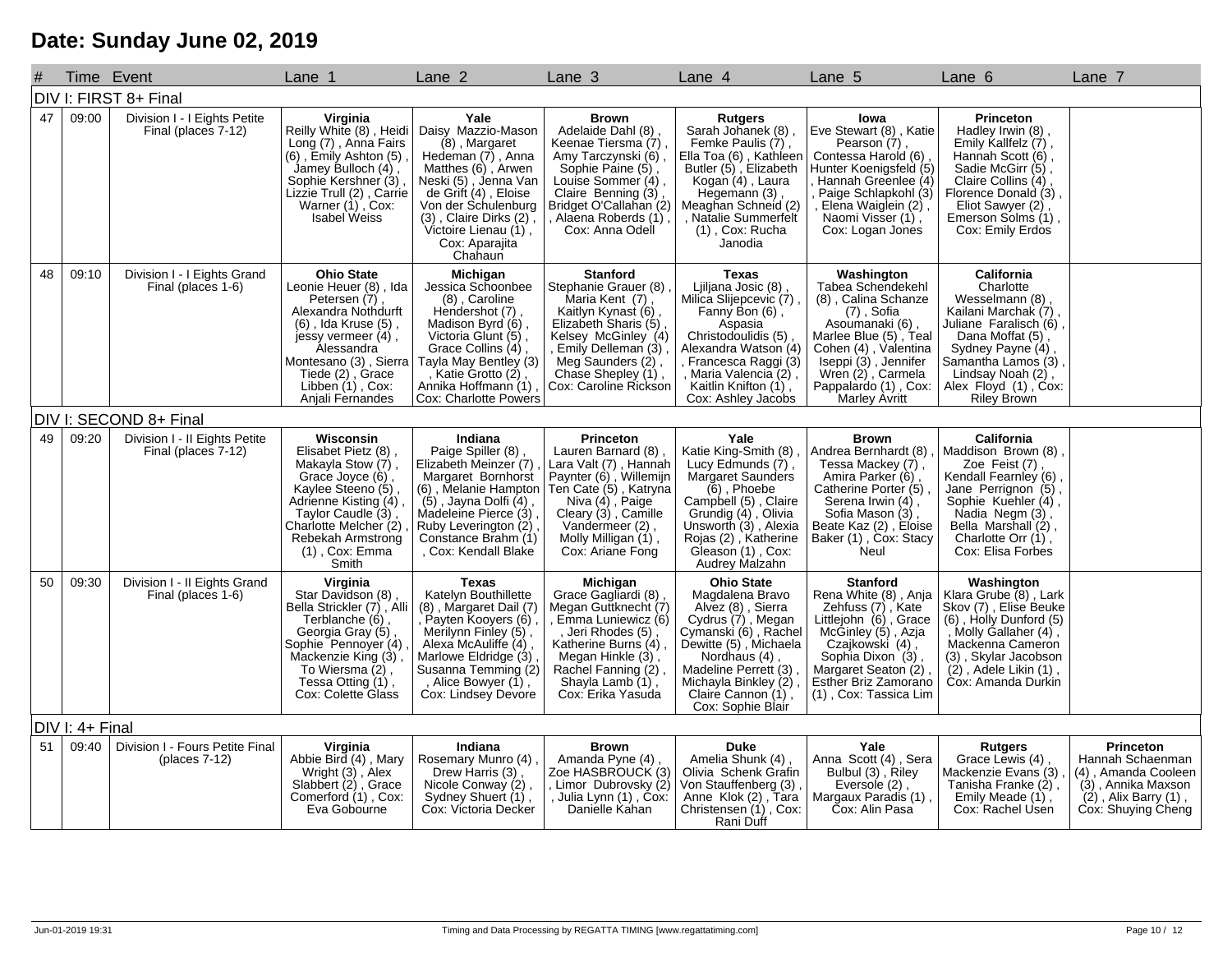| #  |                  | Time Event                                           | Lane 1                                                                                                                                                                                                                               | Lane 2                                                                                                                                                                                                                                            | Lane <sub>3</sub>                                                                                                                                                                                                                                 | Lane 4                                                                                                                                                                                                                                                 | Lane 5                                                                                                                        | Lane 6                                                                                                                               | Lane 7 |
|----|------------------|------------------------------------------------------|--------------------------------------------------------------------------------------------------------------------------------------------------------------------------------------------------------------------------------------|---------------------------------------------------------------------------------------------------------------------------------------------------------------------------------------------------------------------------------------------------|---------------------------------------------------------------------------------------------------------------------------------------------------------------------------------------------------------------------------------------------------|--------------------------------------------------------------------------------------------------------------------------------------------------------------------------------------------------------------------------------------------------------|-------------------------------------------------------------------------------------------------------------------------------|--------------------------------------------------------------------------------------------------------------------------------------|--------|
| 52 | 09:50            | Division I - Fours Grand Final<br>(places $1-6$ )    | California<br>Chloe Betts (4),<br>Lucine Ahyi (3),<br>Sophie Balson (2),<br>Isabella Cassidy (1),<br>Cox: Lydia Hancock                                                                                                              | Michigan<br>Lilia Duncan (4),<br>Perry Bower (3),<br>Madeleine Schneider<br>$(2)$ , Emily Krebs $(1)$ ,<br>Cox: Sujin Kim                                                                                                                         | <b>Ohio State</b><br>Kendell Massier (4)<br>Julia Miklasevich (3)<br>Ally Hatton (2),<br>Maddie Frendberg (1)<br>, Cox: Divya Batchu                                                                                                              | <b>Texas</b><br>Lauren Mufarreh (4)<br>Kendall Chapman (3)<br>Sophie Pendrill (2)<br>Claudia Destefani (1)<br>Cox: Catherine<br>Murphy                                                                                                                 | <b>Stanford</b><br>India Robinson (4)<br>Miranda Nykolyn (3),<br>Sophia Lynn (2)<br>Sarah Commesso (1)<br>Cox: Nicole Pofcher | Washington<br>Dimitra Tsamopoulou<br>(4), Kieanna<br>Stephens (3), Holly<br>Drapp (2), Emma<br>Vagen (1), Cox: Dana<br><b>Brooks</b> |        |
|    | DIV II: 4+ Final |                                                      |                                                                                                                                                                                                                                      |                                                                                                                                                                                                                                                   |                                                                                                                                                                                                                                                   |                                                                                                                                                                                                                                                        |                                                                                                                               |                                                                                                                                      |        |
| 53 | 10:00            | Division II - Fours Petite Final<br>(places $5-6$ )  |                                                                                                                                                                                                                                      |                                                                                                                                                                                                                                                   | <b>UC San Diego</b><br>Madeleine Wagner (4)<br>Isabela Martinez (3),<br>Sydney Colburn (2),<br>Evelyn Brady (1),<br>Cox: Marie Kawahara                                                                                                           | Jefferson<br>Jennifer Palacios (4)<br>Jenna-Lynne<br>D'Agostino (3)<br>Angelika Tota (2)<br>Jillian Paternoster (1)<br>Cox: Anne<br>Demetroules                                                                                                        |                                                                                                                               |                                                                                                                                      |        |
| 54 | 10:10            | Division II - Fours Grand Final<br>(places $1-4$ )   | Western Wash.<br>Hannah Bivans (4),<br>Rachael Schick (3),<br>Anneka Bostrom (2),<br>Michaela<br>Bonenberger (1),<br>Cox: Adele Houston                                                                                              | <b>Seattle Pacific</b><br>Brooklyn Liberato (4),<br>Samantha Kimmel (3)<br>, Jennifer Hoag (2),<br>Talia Ferguson (1),<br>Cox: Roxy Ruther                                                                                                        | <b>Florida Tech</b><br>Shaula Rey (4), Julia<br>Seibold (3), Allyson<br>McCarron (2), Emily<br>Hall $(1)$ , Cox:<br>Nashaita Patrawalla                                                                                                           | Central Okla.<br>Shelby Wackerly (4)<br>Alexandra Nakvinda<br>$(3)$ , Lauren Wall $(2)$<br>Savanna Hammonds<br>(1), Cox: Blair<br>Johnson                                                                                                              |                                                                                                                               |                                                                                                                                      |        |
|    | DIV II: 8+ Final |                                                      |                                                                                                                                                                                                                                      |                                                                                                                                                                                                                                                   |                                                                                                                                                                                                                                                   |                                                                                                                                                                                                                                                        |                                                                                                                               |                                                                                                                                      |        |
| 55 | 10:20            | Division II - Eights Petite Final<br>(places $5-6$ ) |                                                                                                                                                                                                                                      |                                                                                                                                                                                                                                                   | <b>UC San Diego</b><br>Tonya Khounani (8)<br>Brooke Campbell (7)<br>Audrey Ruttan (6),<br>Caitlin Tribelhorn (5)<br>Sarah Proctor (4),<br>Kyley Jones (3),<br>Morgan Dewing (2),<br>Alana Zaleski (1),<br>Cox: Juni Kim                           | <b>Jefferson</b><br>Michaela Strangia (8)<br>, Maximiliane Schacht<br>(7), Elizabeth<br>Zolnierzak (6)<br>Delaney Lynam (5),<br>Colton Salomon-<br>Lowden (4), Anna<br>Tartaglia (3), Madison<br>Okerson (2), Madison<br>Carter (1), Cox: Mara<br>Holt |                                                                                                                               |                                                                                                                                      |        |
| 56 | 10:30            | Division II - Eights Grand<br>Final (places 1-4)     | <b>Seattle Pacific</b><br>Chloe Remley (8),<br>Gillian Edgar (7),<br>Megan Chalfant (6)<br>Suzanne Stafford (5),<br>Julienne Renne (4),<br>Shelby Janes (3),<br>Amanda Larsen (2),<br>Kaitlin Dickinson (1),<br>Cox: Jacqueline Kemp | <b>Florida Tech</b><br>Natalia Arasa<br>Bonavila (8),<br>Federica Pala (7)<br>Svetlana Ristin (6),<br>Theresa Gadilhe (5),<br>Anna Kayser Gallego<br>$(4)$ , Irina Durovic $(3)$ ,<br>Liza Lutter (2)<br>Graysen Pensch (1).<br>Cox: Taylor Stoni | <b>Central Okla.</b><br>Cameron Blunk (8),<br>Laura Francis (7),<br>Megan Dwarshuis (6)<br>Eileen Anderson (5)<br>Erica Mitchell $(4)$ ,<br>Bailee Thomas (3),<br>Kiele Erickson (2),<br>Siobhan Quirke (1)<br>Cox: Madisyn Kitchell              | Western Wash.<br>Angie Dexter (8)<br>Maddie Bangasser (7)<br>, Paige Jacobsen (6)<br>Karisa Stapp (5),<br>Jessica Smithlin (4)<br>Kelsey Fast (3), Molly<br>McDonald (2), Carly<br>Lant (1), Cox: Corina<br>Chon                                       |                                                                                                                               |                                                                                                                                      |        |
|    |                  | DIV I: FIRST 8+ Final                                |                                                                                                                                                                                                                                      |                                                                                                                                                                                                                                                   |                                                                                                                                                                                                                                                   |                                                                                                                                                                                                                                                        |                                                                                                                               |                                                                                                                                      |        |
| 57 | 10:40            | Division I - I Eights D Final<br>(places 19-22)      | <b>Northeastern</b><br>Monica McEwan (8)<br>Charlotte Kershaw (7)<br>, Margaret Allen (6)<br>Helaina Howe (5),<br>Ashley Knehans (4),<br>Anna Kracklauer (3),<br>Abigail Keane (2),<br>Clara Karastury (1),<br>Cox: Sara Corey       | Marist<br>Bernadette Winby (8),<br>Elisabeth Kamm (7)<br>Clodagh Deasy (6),<br>Sydney Ford (5),<br>Selena Mildon (4)<br>Kerriann Ernenwein<br>$(3)$ , Marie Ryden $(2)$ ,<br>Eliza Hartford (1),<br>Cox: Caitlin Green                            | <b>Rhode Island</b><br>Erika Pena (8), Emily  <br>Winslow (7),<br>Madeline Van<br>Ummersen (6),<br>Alexandra Reilly (5),<br>Katherine Shattuck (4)<br>, Jennae Alexander<br>(3), Sage lacovazzi<br>(2), Katherine Usher<br>(1), Cox: Karen Petrik | Gonzaga<br>Zoe Calambokidis (8)<br>, Lauren English (7),<br>Lindey English (6),<br>Lauren McCallum (5)<br>, Anise Potjes (4),<br>Olivia Lada (3)<br>Casey Harder (2),<br>Charlotte Lepp (1),<br>Cox: Alexa Jadallah                                    |                                                                                                                               |                                                                                                                                      |        |